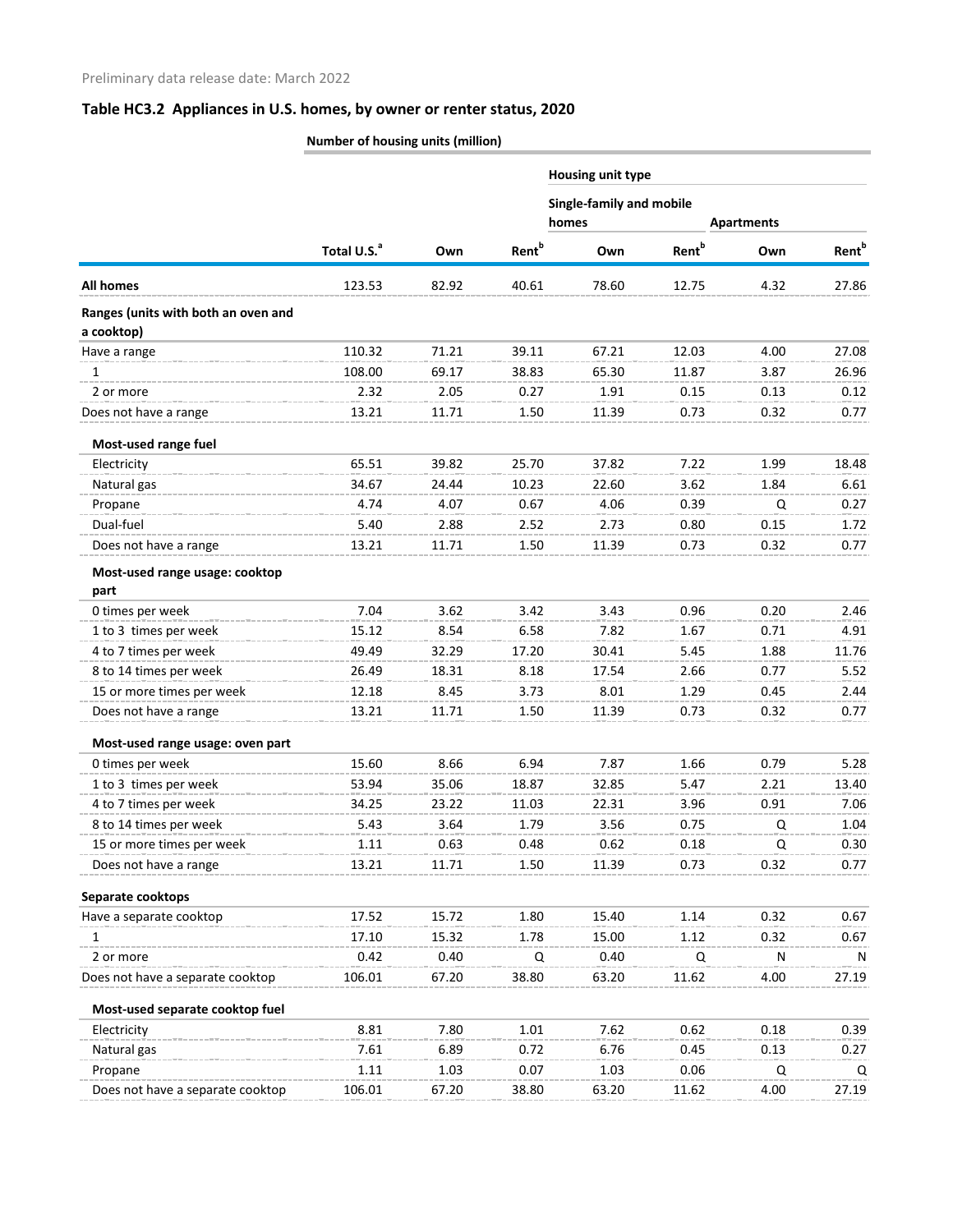|                                    | <b>Number of nousing units (million)</b> |       |                          |                          |                          |                   |                          |  |
|------------------------------------|------------------------------------------|-------|--------------------------|--------------------------|--------------------------|-------------------|--------------------------|--|
|                                    |                                          |       |                          | Housing unit type        |                          |                   |                          |  |
|                                    |                                          |       |                          | Single-family and mobile |                          |                   |                          |  |
|                                    |                                          |       |                          | homes                    |                          | <b>Apartments</b> |                          |  |
|                                    | Total U.S. <sup>a</sup>                  | Own   | <b>Rent</b> <sup>b</sup> | Own                      | <b>Rent</b> <sup>b</sup> | Own               | <b>Rent</b> <sup>b</sup> |  |
| <b>All homes</b>                   | 123.53                                   | 82.92 | 40.61                    | 78.60                    | 12.75                    | 4.32              | 27.86                    |  |
| Most-used separate cooktop usage   |                                          |       |                          |                          |                          |                   |                          |  |
| 0 times per week                   | 1.24                                     | 0.93  | 0.31                     | 0.93                     | 0.14                     | N                 | 0.17                     |  |
| 1 to 3 times per week              | 1.94                                     | 1.67  | 0.27                     | 1.64                     | 0.18                     | Q                 | 0.09                     |  |
| 4 to 7 times per week              | 7.75                                     | 7.01  | 0.74                     | 6.82                     | 0.52                     | 0.19              | 0.21                     |  |
| 8 to 14 times per week             | 4.34                                     | 4.00  | 0.35                     | 3.95                     | 0.18                     | Q                 | 0.16                     |  |
| 15 or more times per week          | 2.25                                     | 2.11  | 0.14                     | 2.05                     | 0.11                     | $\Omega$          | Q                        |  |
| Does not have a separate cooktop   | 106.01                                   | 67.20 | 38.80                    | 63.20                    | 11.62                    | 4.00              | 27.19                    |  |
| Separate wall ovens                |                                          |       |                          |                          |                          |                   |                          |  |
| Have a separate wall oven          | 19.40                                    | 16.52 | 2.88                     | 16.01                    | 1.26                     | 0.51              | 1.62                     |  |
| 1                                  | 14.74                                    | 12.17 | 2.57                     | 11.73                    | 1.06                     | 0.44              | 1.51                     |  |
| 2 or more                          | 4.66                                     | 4.35  | 0.31                     | 4.28                     | 0.20                     | Q                 | 0.11                     |  |
| Does not have a separate wall oven | 104.13                                   | 66.40 | 37.73                    | 62.59                    | 11.49                    | 3.81              | 26.24                    |  |
|                                    |                                          |       |                          |                          |                          |                   |                          |  |
| Most-used separate wall oven fuel  |                                          |       |                          |                          |                          |                   |                          |  |
| Electricity                        | 16.41                                    | 14.27 | 2.14                     | 13.85                    | 0.98                     | 0.42              | 1.16                     |  |
| Natural gas                        | 2.84                                     | 2.15  | 0.69                     | 2.06                     | 0.24                     | Q                 | 0.45                     |  |
| Propane                            | 0.15                                     | 0.10  | Q                        | 0.10                     | Q                        | N                 | Q                        |  |
| Does not have a separate wall oven | 104.13                                   | 66.40 | 37.73                    | 62.59                    | 11.49                    | 3.81              | 26.24                    |  |
| Most-used separate wall oven       |                                          |       |                          |                          |                          |                   |                          |  |
| usage                              |                                          |       |                          |                          |                          |                   |                          |  |
| 0 times per week                   | 2.05                                     | 1.47  | 0.58                     | 1.41                     | 0.20                     | Q                 | 0.38                     |  |
| 1 to 3 times per week              | 8.50                                     | 7.32  | 1.18                     | 6.97                     | 0.51                     | 0.34              | 0.67                     |  |
| 4 to 7 times per week              | 6.92                                     | 6.16  | 0.76                     | 6.07                     | 0.39                     | Q                 | 0.37                     |  |
| 8 to 14 times per week             | 1.59                                     | 1.36  | 0.23                     | 1.34                     | 0.12                     | Q                 | 0.11                     |  |
| 15 or more times per week          | 0.35                                     | 0.22  | 0.13                     | 0.21                     | Q                        | Q                 | Q                        |  |
| Does not have a separate wall oven | 104.13                                   | 66.40 | 37.73                    | 62.59                    | 11.49                    | 3.81              | 26.24                    |  |
| Frequency of hot meals cooked      |                                          |       |                          |                          |                          |                   |                          |  |
| No hot meals cooked                | 0.92                                     | 0.30  | 0.62                     | 0.28                     | 0.15                     | Q                 | 0.48                     |  |
| Less than once a week              | 2.47                                     | 1.64  | 0.82                     | 1.53                     | 0.27                     | 0.11              | 0.56                     |  |
| About once a week                  | 2.58                                     | 1.50  | 1.08                     | 1.45                     | 0.28                     | Q                 | 0.80                     |  |
| A few times each week              | 19.65                                    | 12.06 | 7.59                     | 11.30                    | 2.18                     | 0.76              | 5.41                     |  |
| Once a day                         | 30.23                                    | 21.71 | 8.52                     | 20.43                    | 2.60                     | 1.28              | 5.92                     |  |
| 2 times a day                      | 44.71                                    | 31.30 | 13.40                    | 29.83                    | 4.34                     | 1.48              | 9.07                     |  |
| 3 or more times a day              | 22.98                                    | 14.40 | 8.57                     | 13.78                    | 2.95                     | 0.63              | 5.62                     |  |
|                                    |                                          |       |                          |                          |                          |                   |                          |  |

**Number of housing units (million)**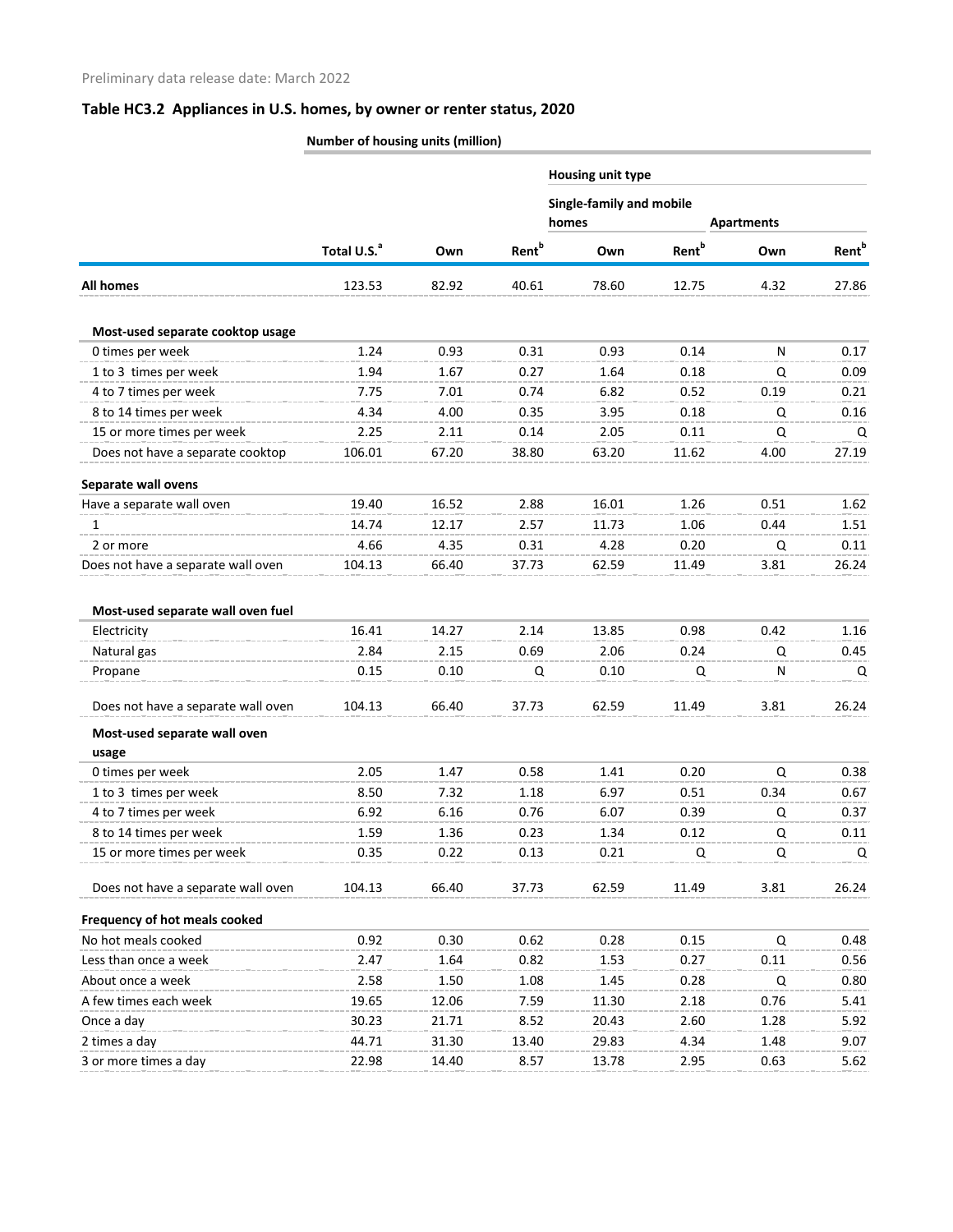|                                                 |                         |       |                          | Housing unit type                 |                          |                   |                          |  |
|-------------------------------------------------|-------------------------|-------|--------------------------|-----------------------------------|--------------------------|-------------------|--------------------------|--|
|                                                 |                         |       |                          | Single-family and mobile<br>homes |                          | <b>Apartments</b> |                          |  |
|                                                 | Total U.S. <sup>a</sup> | Own   | <b>Rent</b> <sup>b</sup> | Own                               | <b>Rent</b> <sup>b</sup> | Own               | <b>Rent</b> <sup>b</sup> |  |
| <b>All homes</b>                                | 123.53                  | 82.92 | 40.61                    | 78.60                             | 12.75                    | 4.32              | 27.86                    |  |
| <b>Microwave ovens</b>                          |                         |       |                          |                                   |                          |                   |                          |  |
| Have a microwave oven                           | 118.65                  | 80.86 | 37.79                    | 76.82                             | 12.11                    | 4.04              | 25.68                    |  |
| 1                                               | 113.18                  | 76.22 | 36.96                    | 72.40                             | 11.71                    | 3.82              | 25.24                    |  |
| 2 or more                                       | 5.47                    | 4.64  | 0.83                     | 4.43                              | 0.40                     | 0.21              | 0.43                     |  |
| Does not have a microwave oven                  | 4.88                    | 2.06  | 2.82                     | 1.78                              | 0.64                     | 0.28              | 2.18                     |  |
| Microwave oven usage                            |                         |       |                          |                                   |                          |                   |                          |  |
| 0 times per week                                | 1.41                    | 0.71  | 0.69                     | 0.61                              | 0.19                     | Q                 | 0.51                     |  |
| 1 to 3 times per week                           | 9.05                    | 4.77  | 4.28                     | 4.36                              | 0.94                     | 0.41              | 3.34                     |  |
| 4 to 7 times per week                           | 38.95                   | 25.25 | 13.70                    | 23.79                             | 4.09                     | 1.46              | 9.61                     |  |
| 8 to 14 times per week                          | 31.10                   | 21.37 | 9.73                     | 20.36                             | 3.30                     | 1.00              | 6.43                     |  |
| 15 or more times per week                       | 38.14                   | 28.76 | 9.38                     | 27.70                             | 3.60                     | 1.06              | 5.79                     |  |
| Does not have a microwave oven                  | 4.88                    | 2.06  | 2.82                     | 1.78                              | 0.64                     | 0.28              | 2.18                     |  |
| <b>Outdoor grills and fuel</b>                  |                         |       |                          |                                   |                          |                   |                          |  |
| Use an outdoor grill                            | 69.52                   | 57.62 | 11.91                    | 56.65                             | 7.23                     | 0.96              | 4.68                     |  |
| Natural gas                                     | 4.75                    | 4.38  | 0.37                     | 4.36                              | 0.12                     | Q                 | 0.25                     |  |
| Propane                                         | 42.05                   | 37.03 | 5.03                     | 36.39                             | 3.19                     | 0.63              | 1.84                     |  |
| Charcoal                                        | 22.72                   | 16.21 | 6.52                     | 15.90                             | 3.92                     | 0.31              | 2.60                     |  |
| Does not use an outdoor grill                   | 54.01                   | 25.30 | 28.70                    | 21.95                             | 5.52                     | 3.36              | 23.18                    |  |
| Small kitchen appliances used at least          |                         |       |                          |                                   |                          |                   |                          |  |
| once each week (more than one may               |                         |       |                          |                                   |                          |                   |                          |  |
| apply)                                          |                         |       |                          |                                   |                          |                   |                          |  |
| Toaster                                         | 76.14                   | 54.35 | 21.79                    | 52.00                             | 7.60                     | 2.35              | 14.19                    |  |
| Toaster oven                                    | 34.26                   | 24.87 | 9.39                     | 23.59                             | 3.10                     | 1.29              | 6.28                     |  |
| Coffee maker                                    | 92.49                   | 66.52 | 25.96                    | 63.51                             | 8.94                     | 3.01              | 17.02                    |  |
| Slow cooker                                     | 34.21                   | 23.80 | 10.41                    | 23.17                             | 4.23                     | 0.63              | 6.18                     |  |
| Instant pot                                     | 19.86                   | 13.75 | 6.12                     | 13.29                             | 2.26                     | 0.46              | 3.86                     |  |
| Rice cooker                                     | 16.55                   | 10.55 | 6.00                     | 9.91                              | 1.58                     | 0.64              | 4.41                     |  |
| Blender or juicer                               | 37.67                   | 23.74 | 13.93                    | 22.45                             | 4.24                     | 1.28              | 9.68                     |  |
| Some other small kitchen appliance <sup>c</sup> | 14.90                   | 9.90  | 4.99                     | 9.38                              | 1.56                     | 0.52              | 3.43                     |  |
| <b>Refrigerators</b>                            |                         |       |                          |                                   |                          |                   |                          |  |
| Use a refrigerator                              | 122.86                  | 82.62 | 40.24                    | 78.32                             | 12.64                    | 4.30              | 27.60                    |  |
| 1                                               | 80.33                   | 44.95 | 35.38                    | 41.22                             | 9.44                     | 3.73              | 25.94                    |  |
| 2 or more                                       | 42.53                   | 37.67 | 4.87                     | 37.10                             | 3.20                     | 0.57              | 1.67                     |  |
| Does not use a refrigerator                     | 0.66                    | 0.30  | 0.36                     | 0.28                              | 0.11                     | Q                 | 0.25                     |  |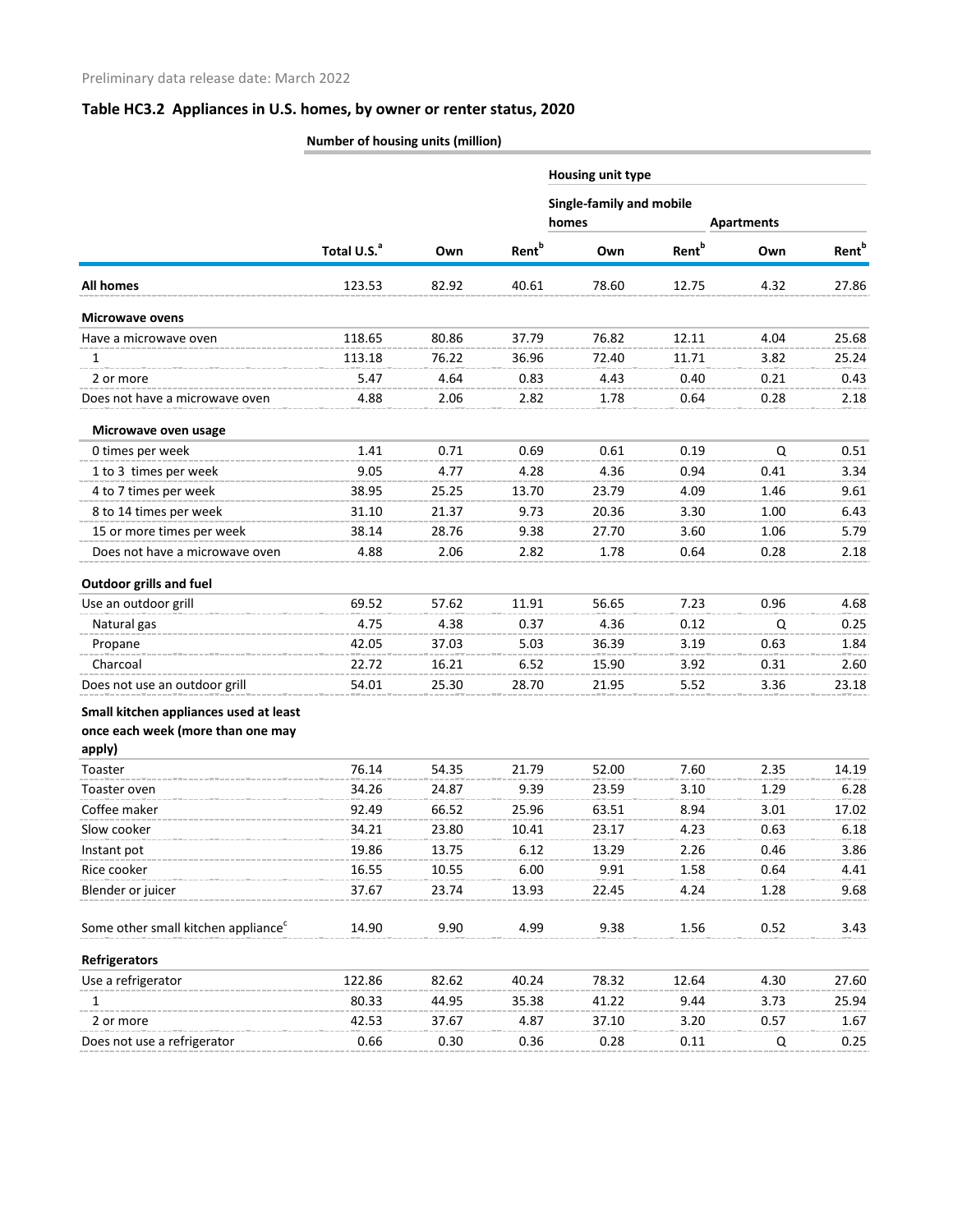|                                                         |                         |       |                          | Housing unit type                 |                          |                   |                          |  |
|---------------------------------------------------------|-------------------------|-------|--------------------------|-----------------------------------|--------------------------|-------------------|--------------------------|--|
|                                                         |                         |       |                          | Single-family and mobile<br>homes |                          | <b>Apartments</b> |                          |  |
|                                                         | Total U.S. <sup>a</sup> | Own   | <b>Rent</b> <sup>b</sup> | Own                               | <b>Rent</b> <sup>b</sup> | Own               | <b>Rent</b> <sup>b</sup> |  |
| <b>All homes</b>                                        | 123.53                  | 82.92 | 40.61                    | 78.60                             | 12.75                    | 4.32              | 27.86                    |  |
| Most-used refrigerator size                             |                         |       |                          |                                   |                          |                   |                          |  |
| Half-size or compact                                    | 1.16                    | 0.35  | 0.81                     | 0.33                              | 0.19                     | Q                 | 0.61                     |  |
| Small (less than 17.6 cubic feet)                       | 6.06                    | 2.33  | 3.73                     | 2.09                              | 0.83                     | 0.24              | 2.90                     |  |
| Medium (17.6 to 22.5 cubic feet)                        | 57.01                   | 33.34 | 23.67                    | 31.00                             | 6.52                     | 2.33              | 17.15                    |  |
| Large (22.6 to 29.5 cubic feet)                         | 56.34                   | 44.59 | 11.74                    | 42.94                             | 4.91                     | 1.66              | 6.84                     |  |
| Very large (more than 29.5 cubic                        |                         |       |                          |                                   |                          |                   |                          |  |
| feet)                                                   | 2.30                    | 2.01  | 0.29                     | 1.96                              | 0.19                     | Q                 | 0.10                     |  |
| Does not use a refrigerator                             | 0.66                    | 0.30  | 0.36                     | 0.28                              | 0.11                     | Q                 | 0.25                     |  |
| Most-used refrigerator type                             |                         |       |                          |                                   |                          |                   |                          |  |
| Half-size/compact                                       | 1.16                    | 0.35  | 0.81                     | 0.33                              | 0.19                     | Q                 | 0.61                     |  |
| 1 door                                                  | 11.66                   | 5.28  | 6.38                     | 4.79                              | 1.60                     | 0.49              | 4.78                     |  |
| 2 doors, top freezer                                    | 42.06                   | 18.21 | 23.85                    | 16.71                             | 5.62                     | 1.50              | 18.23                    |  |
| 2 doors, bottom freezer                                 | 26.49                   | 24.02 | 2.48                     | 22.88                             | 1.37                     | 1.13              | 1.11                     |  |
| 2 doors, side-by-side                                   | 35.31                   | 28.90 | 6.41                     | 27.90                             | 3.65                     | 1.00              | 2.77                     |  |
| 3 or more doors                                         | 6.18                    | 5.86  | 0.32                     | 5.71                              | 0.20                     | 0.15              | 0.11                     |  |
| Does not use a refrigerator                             | 0.66                    | 0.30  | 0.36                     | 0.28                              | 0.11                     | Q                 | 0.25                     |  |
| Most-used refrigerator age                              |                         |       |                          |                                   |                          |                   |                          |  |
| Less than 2 years old                                   | 18.69                   | 12.43 | 6.26                     | 11.75                             | 1.99                     | 0.68              | 4.28                     |  |
| 2 to 4 years old                                        | 29.23                   | 18.87 | 10.36                    | 18.12                             | 2.88                     | 0.76              | 7.48                     |  |
| 5 to 9 years old                                        | 39.83                   | 25.76 | 14.07                    | 24.49                             | 4.37                     | 1.27              | 9.70                     |  |
| 10 to 14 years old                                      | 20.81                   | 14.62 | 6.18                     | 13.70                             | 2.14                     | 0.93              | 4.04                     |  |
| 15 to 19 years old                                      | 8.82                    | 6.62  | 2.20                     | 6.21                              | 0.81                     | 0.41              | 1.38                     |  |
| 20 or more years old                                    | 5.49                    | 4.32  | 1.17                     | 4.06                              | 0.46                     | 0.26              | 0.71                     |  |
| Does not use a refrigerator                             | 0.66                    | 0.30  | 0.36                     | 0.28                              | 0.11                     | $\mathsf Q$       | 0.25                     |  |
| Most-used refrigerator through-the-<br>door ice service |                         |       |                          |                                   |                          |                   |                          |  |
| Yes                                                     | 48.15                   | 42.17 | 5.98                     | 41.07                             | 3.83                     | 1.10              | 2.15                     |  |
| No                                                      | 74.72                   | 40.45 | 34.26                    | 37.25                             | 8.81                     | 3.20              | 25.45                    |  |
| Does not use a refrigerator                             | 0.66                    | 0.30  | 0.36                     | 0.28                              | 0.11                     | Q                 | 0.25                     |  |
| Second refrigerator                                     |                         |       |                          |                                   |                          |                   |                          |  |
| Use a second refrigerator                               | 42.53                   | 37.67 | 4.87                     | 37.10                             | 3.20                     | 0.57              | 1.67                     |  |
| Does not use a second refrigerator                      | 80.99                   | 45.25 | 35.74                    | 41.50                             | 9.55                     | 3.75              | 26.19                    |  |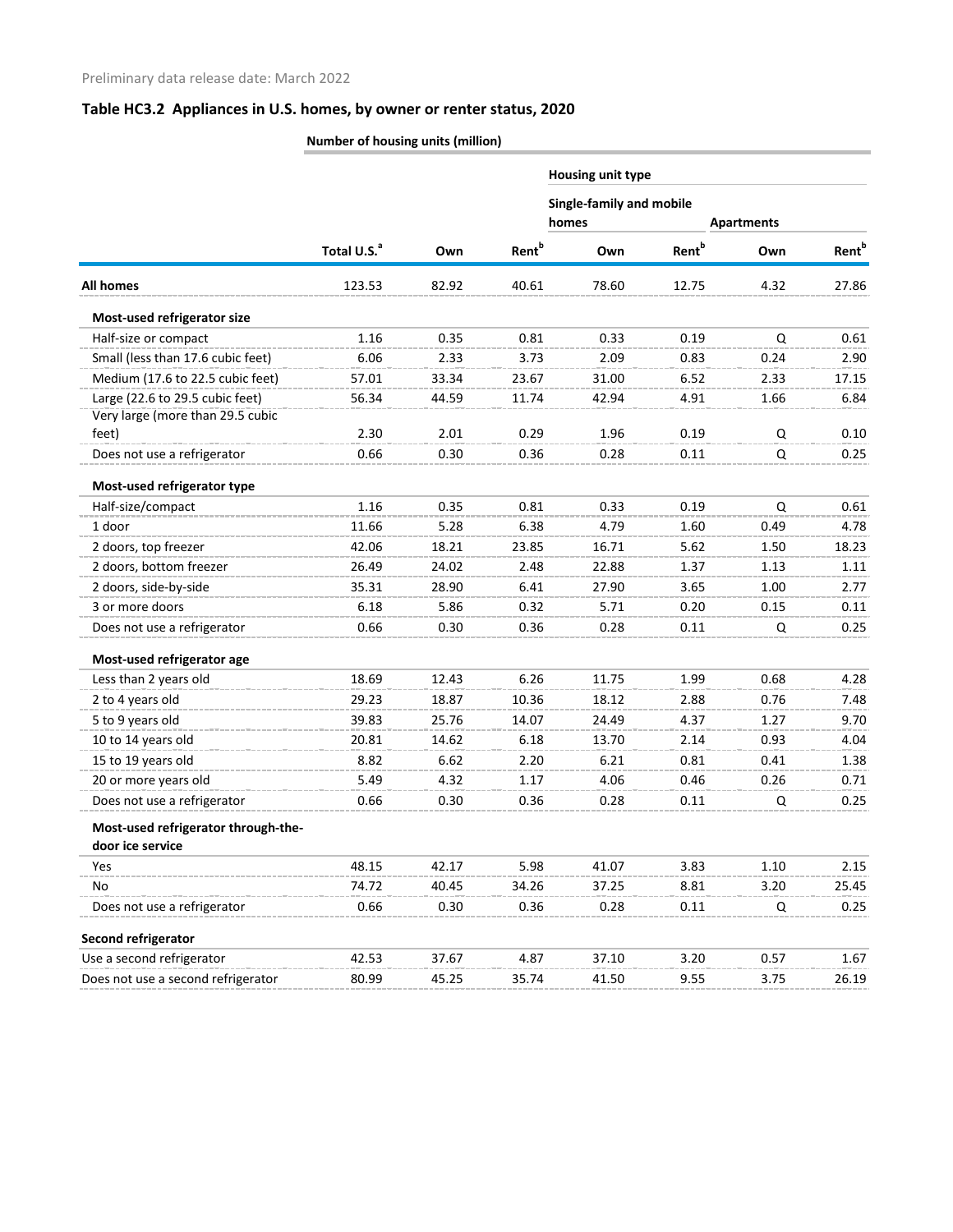**Number of housing units (million)**

|                                                                                                                                   |                         |       |                          | Housing unit type                 |                          |           |                   |  |
|-----------------------------------------------------------------------------------------------------------------------------------|-------------------------|-------|--------------------------|-----------------------------------|--------------------------|-----------|-------------------|--|
|                                                                                                                                   |                         |       |                          | Single-family and mobile<br>homes | <b>Apartments</b>        |           |                   |  |
|                                                                                                                                   | Total U.S. <sup>a</sup> | Own   | <b>Rent</b> <sup>b</sup> | Own                               | <b>Rent</b> <sup>b</sup> | Own       | Rent <sup>b</sup> |  |
| <b>All homes</b>                                                                                                                  | 123.53                  | 82.92 | 40.61                    | 78.60                             | 12.75                    | 4.32      | 27.86             |  |
| Second refrigerator size                                                                                                          |                         |       |                          |                                   |                          |           |                   |  |
| Half-size or compact                                                                                                              | 10.09                   | 8.26  | 1.83                     | 8.03                              | 0.94                     | 0.23      | 0.88              |  |
| Small (less than 17.6 cubic feet)                                                                                                 | 7.17                    | 6.14  | 1.03                     | 6.00                              | 0.56                     | 0.14      | 0.47              |  |
| Medium (17.6 to 22.5 cubic feet)                                                                                                  | 17.14                   | 15.82 | 1.32                     | 15.68                             | 1.14                     | 0.14      | 0.18              |  |
| Large (22.6 to 29.5 cubic feet)                                                                                                   | 7.86                    | 7.22  | 0.64                     | 7.16                              | 0.54                     | Q         | 0.11              |  |
| Very large (more than 29.5 cubic                                                                                                  |                         |       |                          |                                   |                          |           |                   |  |
| feet)                                                                                                                             | 0.27                    | 0.23  | Q                        | 0.23                              | Q                        | ${\sf N}$ | Q                 |  |
| Does not use a second refrigerator                                                                                                | 80.99                   | 45.25 | 35.74                    | 41.50                             | 9.55                     | 3.75      | 26.19             |  |
| Second refrigerator type                                                                                                          |                         |       |                          |                                   |                          |           |                   |  |
| Half-size or compact                                                                                                              | 10.09                   | 8.26  | 1.83                     | 8.03                              | 0.94                     | 0.23      | 0.88              |  |
| 1 door                                                                                                                            | 7.51                    | 6.42  | 1.09                     | 6.25                              | 0.61                     | 0.17      | 0.48              |  |
| 2 doors, top freezer                                                                                                              | 15.53                   | 14.32 | 1.21                     | 14.17                             | 1.02                     | 0.15      | 0.19              |  |
| 2 doors, bottom freezer                                                                                                           | 2.08                    | 1.89  | 0.19                     | 1.89                              | 0.14                     | N         | Q                 |  |
| 2 doors, side-by-side                                                                                                             | 7.00                    | 6.45  | 0.54                     | 6.43                              | 0.49                     | Q         | $\mathsf Q$       |  |
| 3 or more doors                                                                                                                   | 0.34                    | 0.33  | Q                        | 0.33                              | Q                        | N         | Q                 |  |
| Does not use a second refrigerator                                                                                                | 80.99                   | 45.25 | 35.74                    | 41.50                             | 9.55                     | 3.75      | 26.19             |  |
| Second refrigerator age                                                                                                           |                         |       |                          |                                   |                          |           |                   |  |
| Less than 2 years old                                                                                                             | 4.82                    | 3.76  | 1.06                     | 3.62                              | 0.55                     | 0.13      | 0.51              |  |
| 2 to 4 years old                                                                                                                  | 6.27                    | 5.09  | 1.18                     | 4.99                              | 0.68                     | 0.10      | 0.50              |  |
| 5 to 9 years old                                                                                                                  | 11.05                   | 9.79  | 1.26                     | 9.57                              | 0.91                     | 0.21      | 0.36              |  |
| 10 to 14 years old                                                                                                                | 10.68                   | 9.84  | 0.84                     | 9.76                              | 0.64                     | Q         | 0.21              |  |
| 15 to 19 vears old                                                                                                                | 5.13                    | 4.84  | 0.29                     | 4.81                              | 0.25                     | 0         | O                 |  |
| 20 or more years old                                                                                                              | 4.59                    | 4.36  | 0.23                     | 4.34                              | 0.18                     | Q         | Q                 |  |
| Does not use a second refrigerator                                                                                                | 80.99                   | 45.25 | 35.74                    | 41.50                             | 9.55                     | 3.75      | 26.19             |  |
| <b>Second refrigerator location</b>                                                                                               |                         |       |                          |                                   |                          |           |                   |  |
| Basement                                                                                                                          | 9.68                    | 9.26  | 0.42                     | 9.26                              | 0.42                     | N         | N                 |  |
| the first that the control of the control of the control of the control of the control of the control of the control of<br>Garage | 16.25                   | 15.11 | 1.14                     | 15.11                             | 1.14                     | N         | N                 |  |
| Outside                                                                                                                           | 2.94                    | 2.61  | 0.33                     | 2.58                              | 0.32                     | Q         | Q                 |  |
| Main living area                                                                                                                  | 13.23                   | 10.35 | 2.88                     | 9.81                              | 1.27                     | 0.54      | 1.62              |  |
| Some other location                                                                                                               | 0.43                    | 0.33  | 0.09                     | 0.33                              | Q                        | N         | Q                 |  |
| Does not use a second refrigerator                                                                                                | 80.99                   | 45.25 | 35.74                    | 41.50                             | 9.55                     | 3.75      | 26.19             |  |
| Wine chiller                                                                                                                      |                         |       |                          |                                   |                          |           |                   |  |
| Yes                                                                                                                               | 5.69                    | 5.09  | 0.60                     | 4.81                              | 0.22                     | 0.27      | 0.38              |  |
| No                                                                                                                                | 117.84                  | 77.83 | 40.01                    | 73.79                             | 12.53                    | 4.05      | 27.47             |  |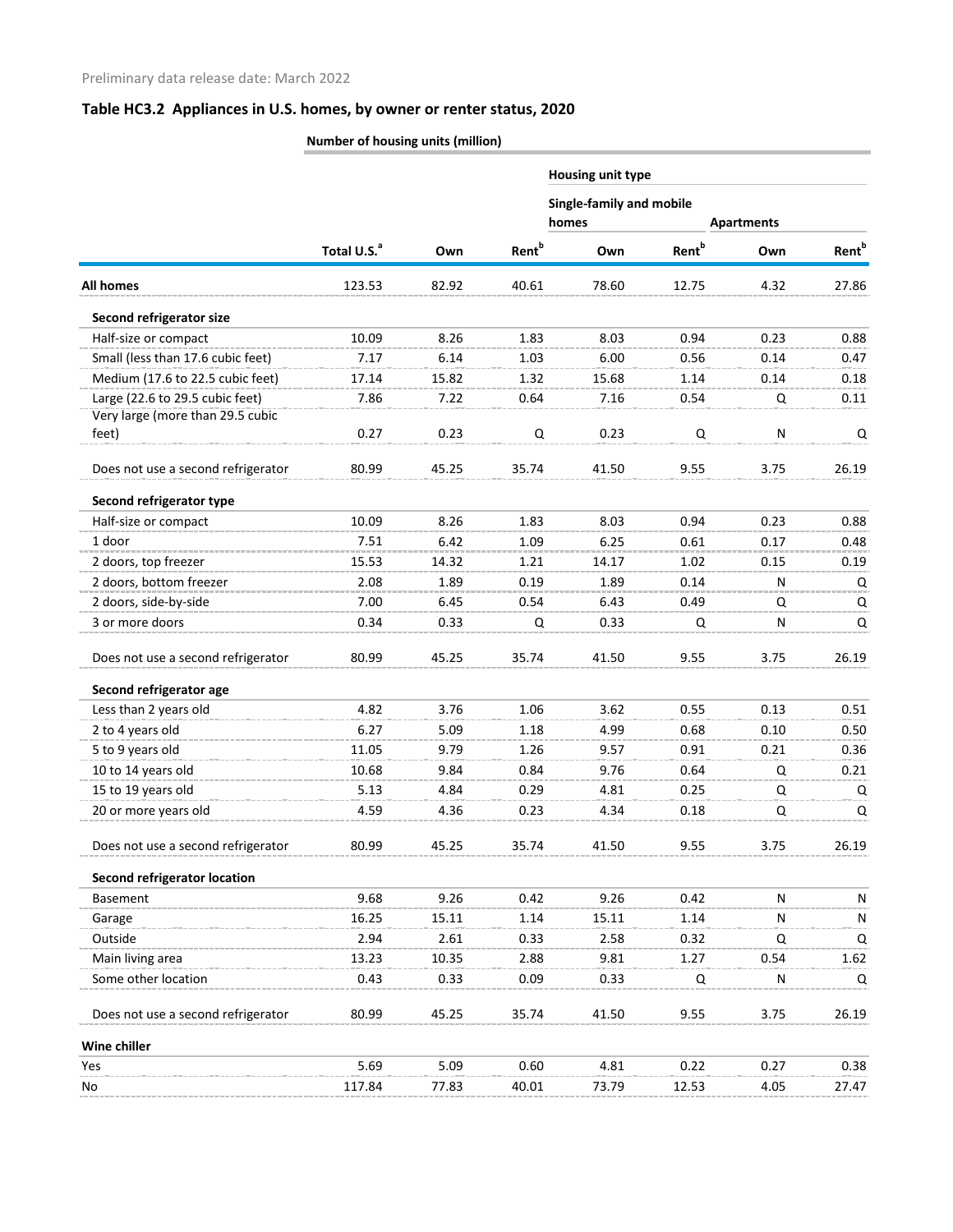|                                   |                         |       |                          | Housing unit type                 |                          |                   |                   |  |
|-----------------------------------|-------------------------|-------|--------------------------|-----------------------------------|--------------------------|-------------------|-------------------|--|
|                                   |                         |       |                          | Single-family and mobile<br>homes |                          | <b>Apartments</b> |                   |  |
|                                   | Total U.S. <sup>a</sup> | Own   | <b>Rent</b> <sup>b</sup> | Own                               | <b>Rent</b> <sup>b</sup> | Own               | Rent <sup>b</sup> |  |
| <b>All homes</b>                  | 123.53                  | 82.92 | 40.61                    | 78.60                             | 12.75                    | 4.32              | 27.86             |  |
| <b>Separate freezers</b>          |                         |       |                          |                                   |                          |                   |                   |  |
| Use a separate freezer            | 41.14                   | 34.71 | 6.44                     | 34.23                             | 3.64                     | 0.48              | 2.80              |  |
| 1                                 | 36.37                   | 30.44 | 5.93                     | 30.01                             | 3.26                     | 0.43              | 2.67              |  |
| 2 or more                         | 4.78                    | 4.27  | 0.51                     | 4.22                              | 0.38                     | Q                 | 0.13              |  |
| Does not use a separate freezer   | 82.38                   | 48.21 | 34.17                    | 44.37                             | 9.12                     | 3.84              | 25.06             |  |
| Most-used separate freezer size   |                         |       |                          |                                   |                          |                   |                   |  |
| Half-size or compact              | 4.47                    | 3.38  | 1.09                     | 3.33                              | 0.46                     | Q                 | 0.63              |  |
| Small (less than 17.6 cubic feet) | 12.27                   | 9.93  | 2.34                     | 9.74                              | 1.29                     | 0.19              | 1.04              |  |
| Medium (17.6 to 22.5 cubic feet)  | 15.80                   | 13.74 | 2.06                     | 13.61                             | 1.21                     | 0.13              | 0.85              |  |
| Large (22.6 to 29.5 cubic feet)   | 7.88                    | 7.04  | 0.85                     | 6.94                              | 0.62                     | 0.10              | 0.23              |  |
| Very large (more than 29.5 cubic  |                         |       |                          |                                   |                          |                   |                   |  |
| feet)                             | 0.72                    | 0.61  | 0.11                     | 0.61                              | 0.06                     | N                 | Q                 |  |
| Does not use a separate freezer   | 82.38                   | 48.21 | 34.17                    | 44.37                             | 9.12                     | 3.84              | 25.06             |  |
| Most-used separate freezer type   |                         |       |                          |                                   |                          |                   |                   |  |
| Upright                           | 19.49                   | 17.08 | 2.41                     | 16.88                             | 1.29                     | 0.20              | 1.12              |  |
| Chest                             | 21.65                   | 17.63 | 4.03                     | 17.35                             | 2.34                     | 0.27              | 1.68              |  |
| Does not use a separate freezer   | 82.38                   | 48.21 | 34.17                    | 44.37                             | 9.12                     | 3.84              | 25.06             |  |
| Most-used separate freezer age    |                         |       |                          |                                   |                          |                   |                   |  |
| Less than 2 years old             | 5.67                    | 4.29  | 1.38                     | 4.23                              | 0.78                     | Q                 | 0.61              |  |
| 2 to 4 years old                  | 6.58                    | 4.89  | 1.69                     | 4.82                              | 0.79                     | Q                 | 0.90              |  |
| 5 to 9 years old                  | 11.64                   | 9.81  | 1.83                     | 9.65                              | 1.07                     | 0.16              | 0.75              |  |
| 10 to 14 years old                | 8.44                    | 7.55  | 0.90                     | 7.44                              | 0.56                     | 0.11              | 0.33              |  |
| 15 to 19 years old                | 4.20                    | 3.86  | 0.35                     | 3.81                              | 0.24                     |                   | 0.11              |  |
| 20 or more years old              | 4.61                    | 4.32  | 0.30                     | 4.28                              | 0.20                     | Q                 | 0.10              |  |
| Does not use a separate freezer   | 82.38                   | 48.21 | 34.17                    | 44.37                             | 9.12                     | 3.84              | 25.06             |  |
| Most-used separate freezer        |                         |       |                          |                                   |                          |                   |                   |  |
| defrosting                        |                         |       |                          |                                   |                          |                   |                   |  |
| Manual                            | 21.90                   | 18.39 | 3.51                     | 18.17                             | 2.07                     | 0.21              | 1.44              |  |
| Automatic                         | 19.25                   | 16.32 | 2.93                     | 16.06                             | 1.56                     | 0.27              | 1.36              |  |
| Does not use a separate freezer   | 82.38                   | 48.21 | 34.17                    | 44.37                             | 9.12                     | 3.84              | 25.06             |  |
| <b>Dishwashers and usage</b>      |                         |       |                          |                                   |                          |                   |                   |  |
| Have a dishwasher                 | 89.79                   | 66.60 | 23.18                    | 63.27                             | 6.98                     | 3.33              | 16.20             |  |
| Used 0 times per week             | 17.11                   | 10.36 | 6.75                     | 9.76                              | 1.85                     | 0.59              | 4.90              |  |
| Used 1 time per week              | 13.86                   | 10.05 | 3.81                     | 9.20                              | 0.83                     | 0.85              | 2.98              |  |
| Used 2 to 3 times per week        | 26.32                   | 20.34 | 5.97                     | 19.35                             | 1.81                     | 0.99              | 4.16              |  |
| Used 4 to 6 times per week        | 19.34                   | 15.38 | 3.96                     | 14.87                             | 1.37                     | 0.51              | 2.59              |  |
| Used 7 or more times per week     | 13.17                   | 10.47 | 2.69                     | 10.09                             | 1.12                     | 0.39              | 1.57              |  |
| Does not have a dishwasher        | 33.74                   | 16.32 | 17.43                    | 15.33                             | 5.77                     | 0.99              | 11.66             |  |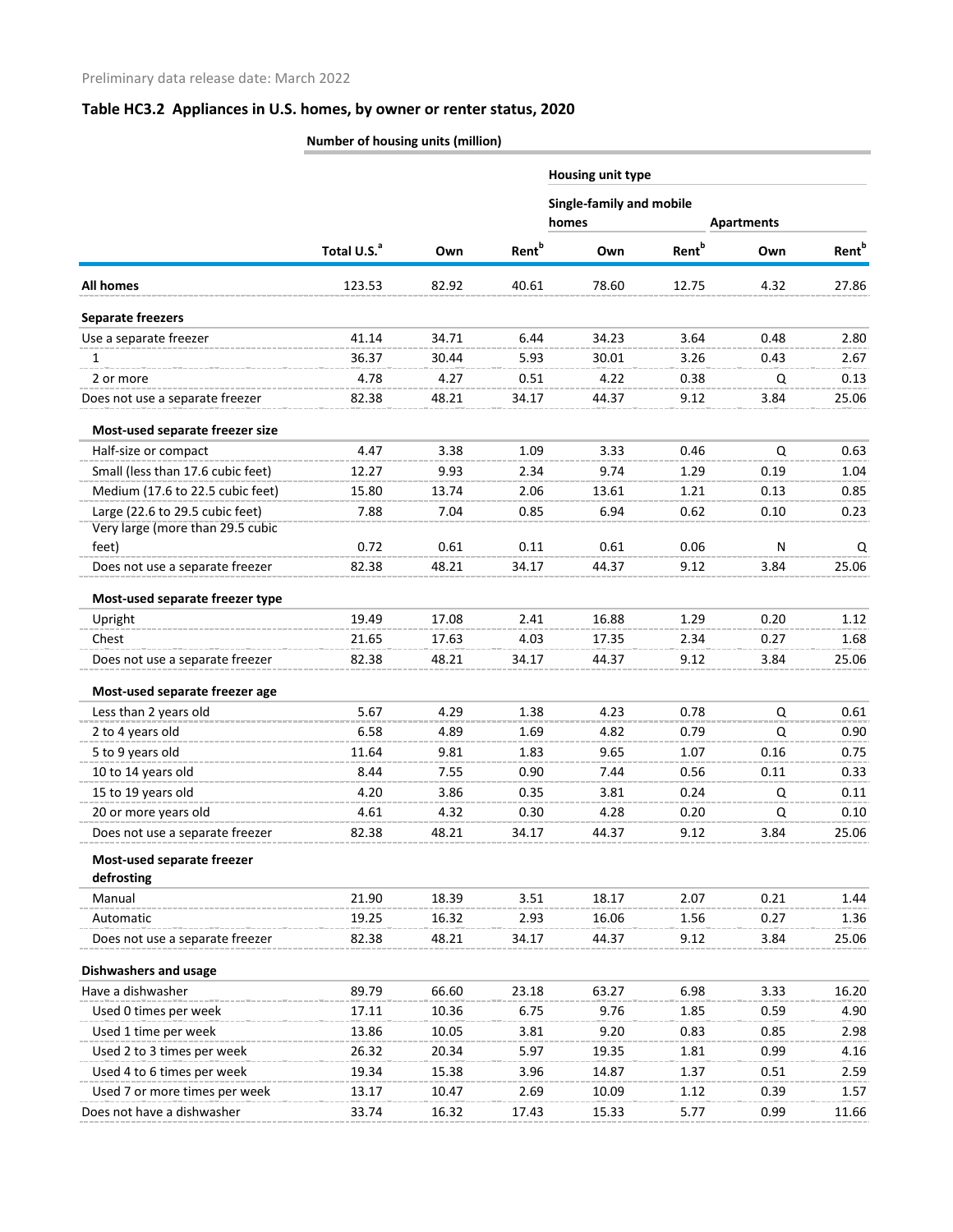**Number of housing units (million)**

|                                                   |                         |       |                          | Housing unit type                 |                          |                   |                          |  |
|---------------------------------------------------|-------------------------|-------|--------------------------|-----------------------------------|--------------------------|-------------------|--------------------------|--|
|                                                   |                         |       |                          | Single-family and mobile<br>homes |                          | <b>Apartments</b> |                          |  |
|                                                   | Total U.S. <sup>a</sup> | Own   | <b>Rent</b> <sup>b</sup> | Own                               | <b>Rent</b> <sup>b</sup> | Own               | <b>Rent</b> <sup>b</sup> |  |
| <b>All homes</b>                                  | 123.53                  | 82.92 | 40.61                    | 78.60                             | 12.75                    | 4.32              | 27.86                    |  |
| Dishwasher age                                    |                         |       |                          |                                   |                          |                   |                          |  |
| Less than 2 years old                             | 13.86                   | 10.13 | 3.73                     | 9.56                              | 1.23                     | 0.57              | 2.49                     |  |
| 2 to 4 years old                                  | 21.09                   | 14.83 | 6.27                     | 14.23                             | 1.55                     | 0.60              | 4.72                     |  |
| 5 to 9 years old                                  | 28.29                   | 20.17 | 8.12                     | 19.25                             | 2.36                     | 0.92              | 5.76                     |  |
| 10 to 14 years old                                | 15.19                   | 11.71 | 3.48                     | 10.91                             | 1.16                     | 0.80              | 2.32                     |  |
| 15 to 19 years old                                | 6.51                    | 5.46  | 1.04                     | 5.26                              | 0.43                     | 0.21              | 0.62                     |  |
| 20 or more years old                              | 4.84                    | 4.30  | 0.55                     | 4.06                              | 0.26                     | 0.24              | 0.29                     |  |
| Does not have a dishwasher                        | 33.74                   | 16.32 | 17.43                    | 15.33                             | 5.77                     | 0.99              | 11.66                    |  |
| Most-used dishwasher cycle type                   |                         |       |                          |                                   |                          |                   |                          |  |
| Normal or default cycle without                   |                         |       |                          |                                   |                          |                   |                          |  |
| heated dry<br>Normal or default cycle with heated | 13.22                   | 10.30 | 2.93                     | 9.89                              | 0.92                     | 0.41              | 2.01                     |  |
| dry                                               | 46.03                   | 35.67 | 10.37                    | 33.69                             | 3.17                     | 1.98              | 7.19                     |  |
| Heavy or pots and pans cycle                      | 5.49                    | 3.60  | 1.90                     | 3.55                              | 0.59                     | Q                 | 1.30                     |  |
| Light or delicate cycle                           | 1.23                    | 0.91  | 0.33                     | 0.85                              | 0.08                     | Q                 | 0.24                     |  |
| Energy saver                                      | 4.85                    | 4.20  | 0.65                     | 4.03                              | 0.24                     | 0.17              | 0.42                     |  |
| Quick cycle                                       | 1.85                    | 1.58  | 0.27                     | 1.51                              | 0.12                     | Q                 | 0.14                     |  |
| Does not have or use a dishwasher                 | 50.85                   | 26.68 | 24.17                    | 25.09                             | 7.62                     | 1.58              | 16.55                    |  |
| <b>Clothes washers</b>                            |                         |       |                          |                                   |                          |                   |                          |  |
| Have a clothes washer at home                     | 103.96                  | 79.98 | 23.98                    | 76.99                             | 11.24                    | 3.00              | 12.74                    |  |
| Top-loading                                       | 74.82                   | 56.02 | 18.80                    | 54.14                             | 9.02                     | 1.88              | 9.78                     |  |
| Front-loading                                     | 29.14                   | 23.96 | 5.18                     | 22.85                             | 2.22                     | 1.11              | 2.96                     |  |
| Does not have a clothes washer at                 |                         |       |                          |                                   |                          |                   |                          |  |
| home                                              | 19.57                   | 2.94  | 16.63                    | 1.61                              | 1.51                     | 1.33              | 15.12                    |  |
| <b>Clothes washer age</b>                         |                         |       |                          |                                   |                          |                   |                          |  |
| Less than 2 years old                             | 17.32                   | 12.78 | 4.54                     | 12.19                             | 2.15                     | 0.60              | 2.39                     |  |
| 2 to 4 years old                                  | 26.15                   | 19.30 | 6.85                     | 18.74                             | 2.95                     | 0.56              | 3.89                     |  |
| 5 to 9 years old                                  | 34.70                   | 26.87 | 7.83                     | 25.98                             | 3.62                     | 0.90              | 4.21                     |  |
| 10 to 14 years old                                | 16.15                   | 12.78 | 3.37                     | 12.27                             | 1.83                     | 0.51              | 1.54                     |  |
| 15 to 19 years old                                | 5.80                    | 4.85  | 0.95                     | 4.62                              | 0.44                     | 0.23              | 0.51                     |  |
| 20 or more years old                              | 3.83                    | 3.39  | 0.44                     | 3.19                              | 0.25                     | 0.20              | 0.19                     |  |
| Does not have a clothes washer at                 |                         |       |                          |                                   |                          |                   |                          |  |
| home                                              | 19.57                   | 2.94  | 16.63                    | 1.61                              | 1.51                     | 1.33              | 15.12                    |  |
| <b>Clothes washer usage</b>                       |                         |       |                          |                                   |                          |                   |                          |  |
| 0 loads per week                                  | 1.19                    | 0.79  | 0.40                     | 0.77                              | 0.17                     | Q                 | 0.23                     |  |
| 1 to 4 loads per week                             | 70.32                   | 52.89 | 17.43                    | 50.35                             | 7.58                     | 2.54              | 9.85                     |  |
| 5 to 9 loads per week                             | 25.67                   | 20.93 | 4.75                     | 20.55                             | 2.52                     | 0.38              | 2.23                     |  |
| 10 to 15 loads per week                           | 5.90                    | 4.68  | 1.22                     | 4.63                              | 0.81                     | Q                 | 0.41                     |  |
| More than 15 loads per week                       | 0.88                    | 0.69  | 0.19                     | 0.68                              | 0.16                     | Q                 | Q                        |  |
| Does not have a clothes washer at                 |                         |       |                          |                                   |                          |                   |                          |  |
| home                                              | 19.57                   | 2.94  | 16.63                    | 1.61                              | 1.51                     | 1.33              | 15.12                    |  |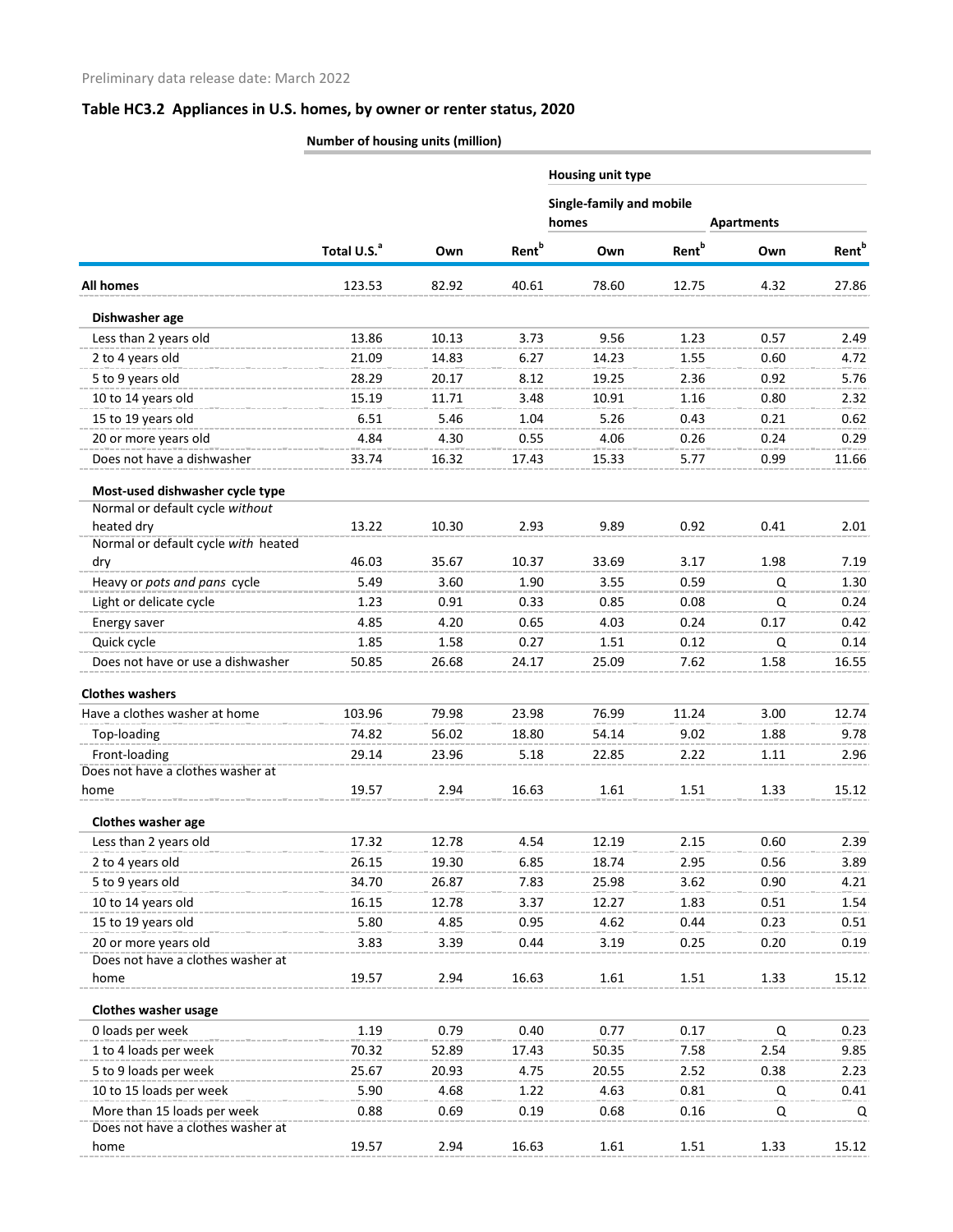|  | Number of housing units (million) |  |  |
|--|-----------------------------------|--|--|
|--|-----------------------------------|--|--|

|                                                       |                         |       | <b>Rent</b> <sup>b</sup> | Housing unit type                 |                          |                   |                          |  |
|-------------------------------------------------------|-------------------------|-------|--------------------------|-----------------------------------|--------------------------|-------------------|--------------------------|--|
|                                                       |                         |       |                          | Single-family and mobile<br>homes |                          | <b>Apartments</b> |                          |  |
|                                                       | Total U.S. <sup>a</sup> | Own   |                          | Own                               | <b>Rent</b> <sup>b</sup> | Own               | <b>Rent</b> <sup>b</sup> |  |
| <b>All homes</b>                                      | 123.53                  | 82.92 | 40.61                    | 78.60                             | 12.75                    | 4.32              | 27.86                    |  |
| Usual water temperature setting<br>for the wash cycle |                         |       |                          |                                   |                          |                   |                          |  |
| Hot                                                   | 8.72                    | 6.33  | 2.39                     | 6.13                              | 1.04                     | 0.20              | 1.35                     |  |
| Warm                                                  | 53.11                   | 42.12 | 10.99                    | 40.38                             | 5.26                     | 1.75              | 5.73                     |  |
| Cold                                                  | 42.13                   | 31.53 | 10.61                    | 30.48                             | 4.95                     | 1.04              | 5.66                     |  |
| Does not have or use a clothes                        |                         |       |                          |                                   |                          |                   |                          |  |
| washer at home                                        | 19.57                   | 2.94  | 16.63                    | 1.61                              | 1.51                     | 1.33              | 15.12                    |  |
| Clothes dryer and fuel                                |                         |       |                          |                                   |                          |                   |                          |  |
| Have a clothes dryer at home                          | 102.32                  | 79.01 | 23.32                    | 76.16                             | 10.91                    | 2.84              | 12.41                    |  |
| Electricity                                           | 82.20                   | 61.84 | 20.36                    | 59.58                             | 9.13                     | 2.26              | 11.22                    |  |
| Natural gas                                           | 18.89                   | 16.07 | 2.82                     | 15.49                             | 1.69                     | 0.59              | 1.13                     |  |
| Propane                                               | 1.23                    | 1.09  | 0.14                     | 1.09                              | 0.08                     | N                 | Q                        |  |
| Does not have a clothes dryer at home                 | 21.20                   | 3.91  | 17.29                    | 2.43                              | 1.85                     | 1.48              | 15.44                    |  |
| Clothes dryer age                                     |                         |       |                          |                                   |                          |                   |                          |  |
| Less than 2 years old                                 | 15.02                   | 10.72 | 4.30                     | 10.18                             | 2.05                     | 0.54              | 2.26                     |  |
| 2 to 4 years old                                      | 23.44                   | 16.92 | 6.52                     | 16.45                             | 2.62                     | 0.48              | 3.90                     |  |
| 5 to 9 years old                                      | 34.26                   | 26.58 | 7.68                     | 25.71                             | 3.66                     | 0.86              | 4.02                     |  |
| 10 to 14 years old                                    | 17.68                   | 14.42 | 3.25                     | 13.87                             | 1.74                     | 0.56              | 1.51                     |  |
| 15 to 19 years old                                    | 7.03                    | 6.01  | 1.02                     | 5.79                              | 0.50                     | 0.22              | 0.52                     |  |
| 20 or more years old                                  | 4.89                    | 4.36  | 0.54                     | 4.17                              | 0.33                     | 0.19              | 0.21                     |  |
| Does not have a clothes dryer at                      |                         |       |                          |                                   |                          |                   |                          |  |
| home                                                  | 21.20                   | 3.91  | 17.29                    | 2.43                              | 1.85                     | 1.48              | 15.44                    |  |
| Clothes dryer usage                                   |                         |       |                          |                                   |                          |                   |                          |  |
| 0 loads per week                                      | 1.92                    | 1.40  | 0.52                     | 1.30                              | 0.15                     | 0.10              | 0.37                     |  |
| 1 to 4 loads per week                                 | 67.48                   | 51.10 | 16.38                    | 48.79                             | 7.11                     | 2.30              | 9.27                     |  |
| 5 to 9 loads per week                                 | 25.93                   | 20.96 | 4.97                     | 20.59                             | 2.68                     | 0.38              | 2.29                     |  |
| 10 to 15 loads per week                               | 6.06                    | 4.82  | 1.23                     | 4.77                              | 0.78                     | Q                 | 0.46                     |  |
| More than 15 loads per week                           | 0.93                    | 0.72  | 0.22                     | 0.71                              | 0.19                     | Q                 | Q                        |  |
| Does not have a clothes dryer at                      |                         |       |                          |                                   |                          |                   |                          |  |
| home                                                  | 21.20                   | 3.91  | 17.29                    | 2.43                              | 1.85                     | 1.48              | 15.44                    |  |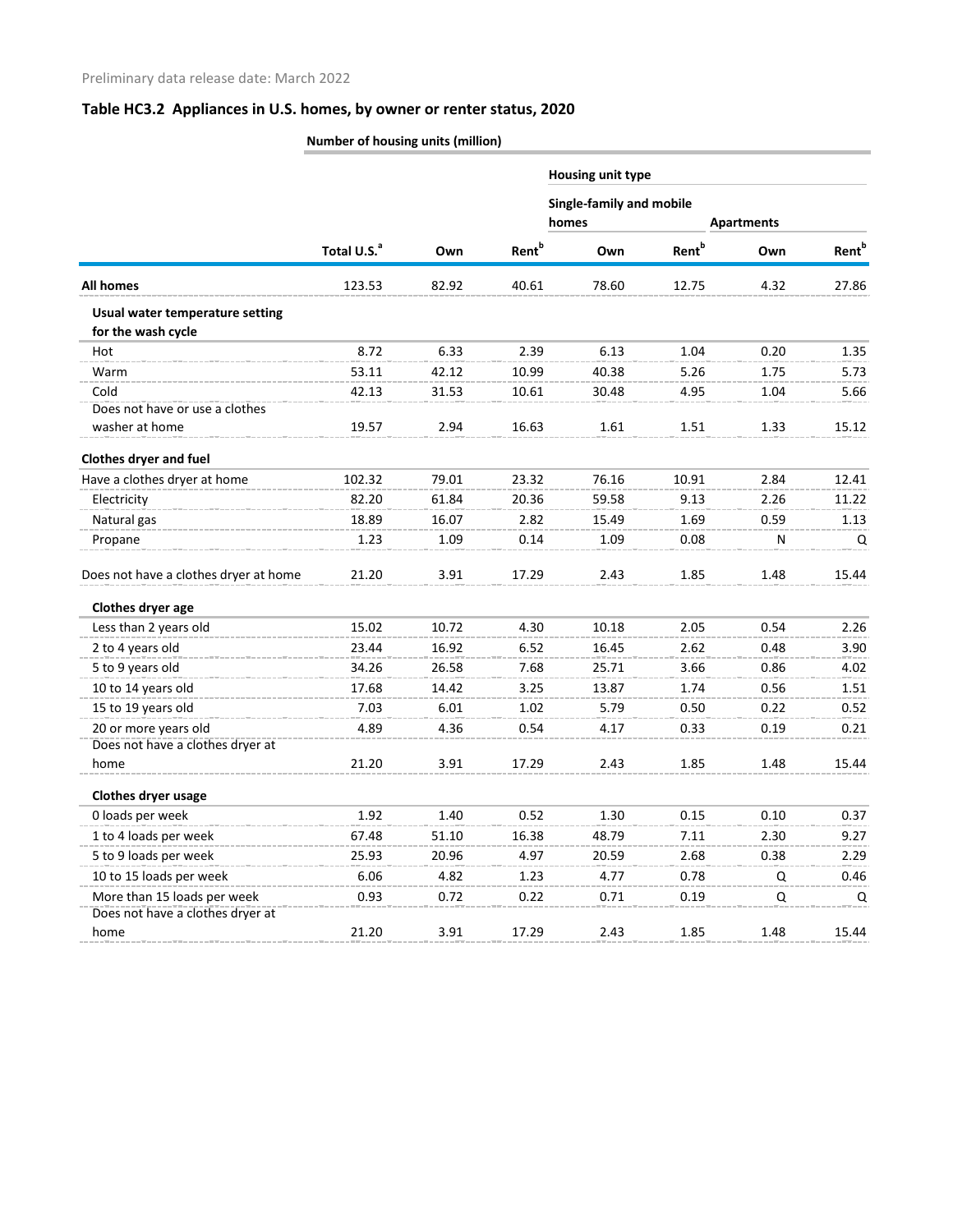|                  | <b>Number of housing units (million)</b> |       |                          |                                   |                          |                   |                          |  |
|------------------|------------------------------------------|-------|--------------------------|-----------------------------------|--------------------------|-------------------|--------------------------|--|
|                  | Total U.S. <sup>a</sup>                  |       | <b>Rent</b> <sup>b</sup> | Housing unit type                 |                          |                   |                          |  |
|                  |                                          |       |                          | Single-family and mobile<br>homes |                          | <b>Apartments</b> |                          |  |
|                  |                                          | Own   |                          | Own                               | <b>Rent</b> <sup>b</sup> | Own               | <b>Rent</b> <sup>b</sup> |  |
| <b>All homes</b> | 123.53                                   | 82.92 | 40.61                    | 78.60                             | 12.75                    | 4.32              | 27.86                    |  |

Source: U.S. Energy Information Administration, Office of Energy Demand and Integrated Statistics, Form EIA-457A of the *2020 Residential Energy* 

Notes: Because of rounding, data may not sum to totals. See RECS Terminology for definition of terms used in these tables.

<sup>a</sup> Total U.S. includes all primary occupied housing units in the 50 states and the District of Columbia. Vacant housing units, seasonal units, second homes, military houses, and group quarters are excluded.

b<sup>b</sup> Rented includes households that occupy their primary housing units without paying rent.

<sup>c</sup>*Some other small kitchen appliance* includes food processors, air fryers, stand mixers, bread makers, waffle makers, electric can openers, sandwich makers, coffee grinders, and many other reported appliances.

Q = Data withheld because either the relative standard error (RSE) was greater than 50% or fewer than 10 households in reporting sample.

N = No households in reporting sample.

*Consumption Survey*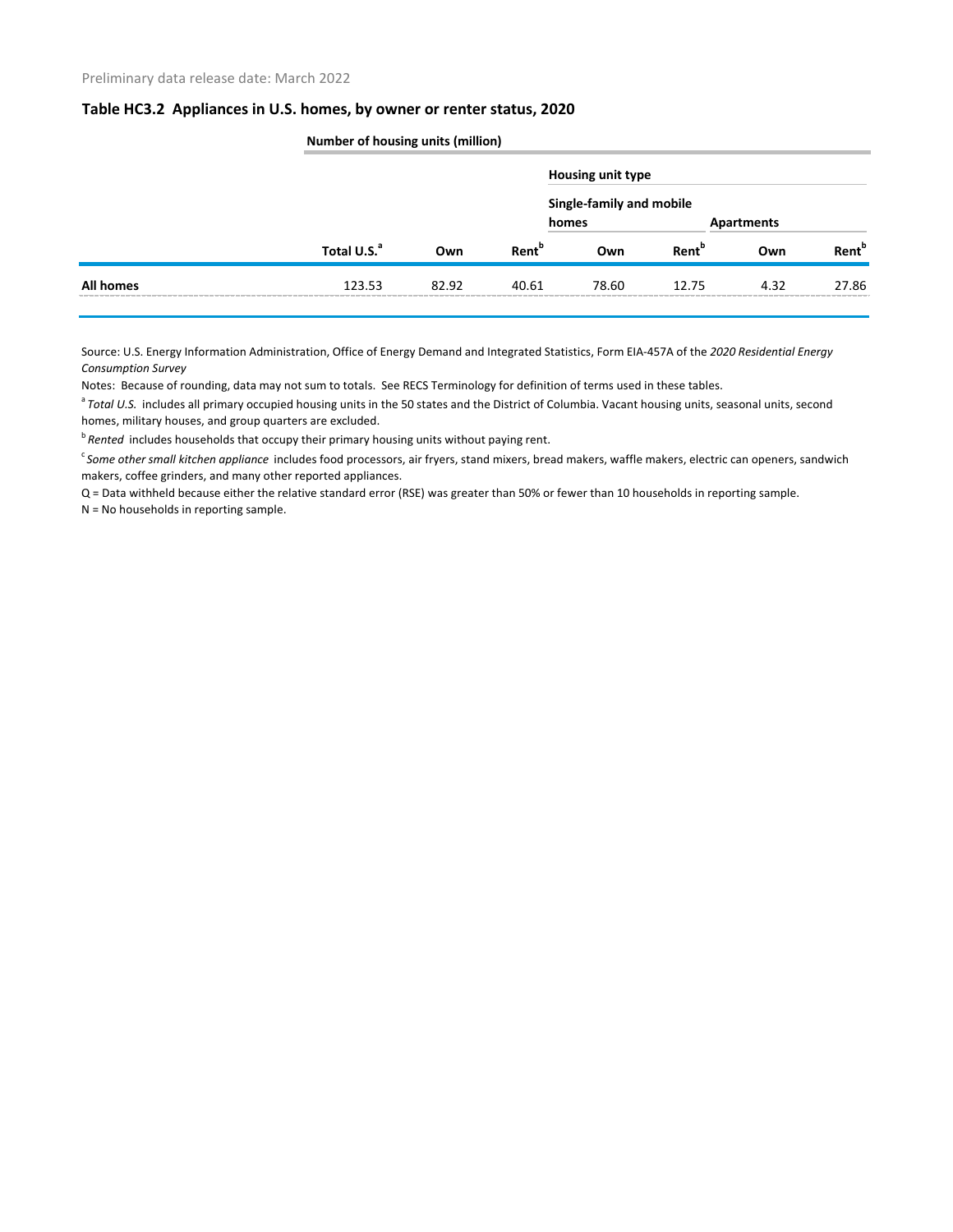|                                                   |                         |       |                          | Housing unit type                 |                          |                   |                          |
|---------------------------------------------------|-------------------------|-------|--------------------------|-----------------------------------|--------------------------|-------------------|--------------------------|
|                                                   |                         |       |                          | Single-family and mobile<br>homes |                          | <b>Apartments</b> |                          |
|                                                   | Total U.S. <sup>a</sup> | Own   | <b>Rent</b> <sup>b</sup> | Own                               | <b>Rent</b> <sup>b</sup> | Own               | <b>Rent</b> <sup>b</sup> |
| <b>All homes</b>                                  | 0.00                    | 0.42  | 0.86                     | 0.35                              | 2.15                     | 4.13              | 0.64                     |
| Ranges (units with both an oven and<br>a cooktop) |                         |       |                          |                                   |                          |                   |                          |
| Have a range                                      | 0.30                    | 0.62  | 0.91                     | 0.59                              | 2.30                     | 4.46              | 0.77                     |
| 1                                                 | 0.32                    | 0.62  | 0.94                     | 0.60                              | 2.32                     | 4.41              | 0.81                     |
| 2 or more                                         | 5.29                    | 5.57  | 23.77                    | 6.00                              | 26.56                    | 25.98             | 33.04                    |
| Does not have a range                             | 2.54                    | 2.75  | 8.34                     | 2.76                              | 10.05                    | 19.54             | 12.94                    |
| Most-used range fuel                              |                         |       |                          |                                   |                          |                   |                          |
| Electricity                                       | 0.69                    | 1.08  | 1.19                     | 1.04                              | 3.13                     | 6.81              | 1.35                     |
| Natural gas                                       | 1.17                    | 1.46  | 2.99                     | 1.40                              | 4.61                     | 7.73              | 3.86                     |
| Propane                                           | 3.91                    | 4.10  | 10.34                    | 4.07                              | 12.37                    | 64.84             | 19.02                    |
| Dual-fuel                                         | 3.49                    | 4.50  | 6.90                     | 4.56                              | 10.08                    | 27.67             | 8.37                     |
| Does not have a range                             | 2.54                    | 2.75  | 8.34                     | 2.76                              | 10.05                    | 19.54             | 12.94                    |
| Most-used range usage: cooktop<br>part            |                         |       |                          |                                   |                          |                   |                          |
| 0 times per week                                  | 3.97                    | 4.44  | 6.16                     | 4.49                              | 9.13                     | 23.23             | 7.14                     |
| 1 to 3 times per week                             | 2.43                    | 2.99  | 4.26                     | 2.96                              | 8.44                     | 12.32             | 4.84                     |
| 4 to 7 times per week                             | 1.01                    | 1.32  | 1.96                     | 1.32                              | 3.13                     | 7.69              | 2.38                     |
| 8 to 14 times per week                            | 1.41                    | 1.71  | 3.73                     | 1.68                              | 5.47                     | 11.35             | 4.87                     |
| 15 or more times per week                         | 2.84                    | 3.58  | 5.02                     | 3.57                              | 7.66                     | 16.34             | 6.67                     |
| Does not have a range                             | 2.54                    | 2.75  | 8.34                     | 2.76                              | 10.05                    | 19.54             | 12.94                    |
| Most-used range usage: oven part                  |                         |       |                          |                                   |                          |                   |                          |
| 0 times per week                                  | 2.41                    | 3.04  | 4.15                     | 3.07                              | 6.04                     | 10.08             | 4.82                     |
| 1 to 3 times per week                             | 0.93                    | 1.25  | 1.70                     | 1.22                              | 3.27                     | 6.31              | 2.02                     |
| 4 to 7 times per week                             | 1.23                    | 1.63  | 2.80                     | 1.61                              | 4.89                     | 9.76              | 3.08                     |
| 8 to 14 times per week                            | 4.39                    | 5.10  | 6.97                     | 5.24                              | 8.67                     | 34.01             | 10.18                    |
| 15 or more times per week                         | 8.88                    | 10.95 | 13.43                    | 10.91                             | 19.47                    | 100.04            | 16.39                    |
| Does not have a range                             | 2.54                    | 2.75  | 8.34                     | 2.76                              | 10.05                    | 19.54             | 12.94                    |
| Separate cooktops                                 |                         |       |                          |                                   |                          |                   |                          |
| Have a separate cooktop                           | 1.98                    | 2.12  | 7.16                     | 2.12                              | 8.75                     | 19.54             | 14.12                    |
| 1                                                 | 2.00                    | 2.16  | 7.25                     | 2.14                              | 8.77                     | 19.54             | 14.12                    |
| 2 or more                                         | 13.39                   | 13.67 | 60.47                    | 13.67                             | 60.47                    | 0.00              | 0.00                     |
| Does not have a separate cooktop                  | 0.33                    | 0.66  | 0.88                     | 0.62                              | 2.38                     | 4.46              | 0.77                     |
| Most-used separate cooktop fuel                   |                         |       |                          |                                   |                          |                   |                          |
| Electricity                                       | 3.04                    | 3.19  | 8.90                     | 3.23                              | 10.68                    | 27.70             | 17.34                    |
| Natural gas                                       | 2.93                    | 3.18  | 11.54                    | 3.32                              | 12.73                    | 31.81             | 23.67                    |
| Propane                                           | 7.44                    | 7.21  | 36.87                    | 7.32                              | 37.61                    | 100.37            | 78.99                    |
| Does not have a separate cooktop                  | 0.33                    | 0.66  | 0.88                     | 0.62                              | 2.38                     | 4.46              | 0.77                     |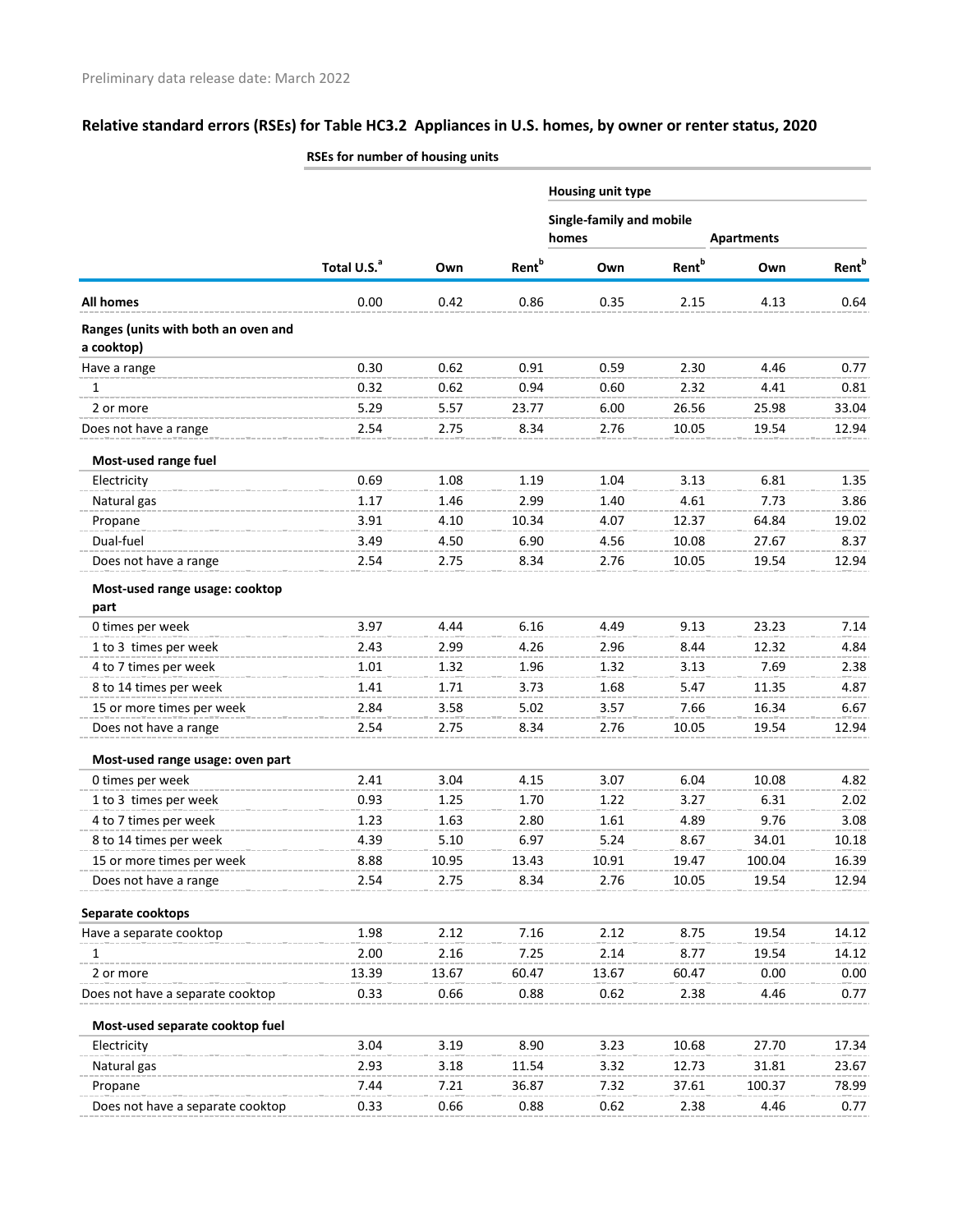|                                                  |                         |               |                          | Housing unit type                 |                          |                   |                   |
|--------------------------------------------------|-------------------------|---------------|--------------------------|-----------------------------------|--------------------------|-------------------|-------------------|
|                                                  |                         |               |                          | Single-family and mobile<br>homes |                          | <b>Apartments</b> |                   |
|                                                  |                         |               |                          |                                   |                          |                   |                   |
|                                                  | Total U.S. <sup>a</sup> | Own           | <b>Rent</b> <sup>b</sup> | Own                               | <b>Rent</b> <sup>b</sup> | Own               | Rent <sup>b</sup> |
| <b>All homes</b>                                 | 0.00                    | 0.42          | 0.86                     | 0.35                              | 2.15                     | 4.13              | 0.64              |
| Most-used separate cooktop usage                 |                         |               |                          |                                   |                          |                   |                   |
| 0 times per week                                 | 8.05                    | 8.64          | 20.56                    | 8.64                              | 24.96                    | 0.00              | 28.89             |
| 1 to 3 times per week                            | 5.70                    | 6.34          | 15.84                    | 6.31                              | 18.98                    | 59.16             | 35.57             |
| 4 to 7 times per week                            | 3.84                    | 3.83          | 11.26                    | 3.78                              | 13.31                    | 26.55             | 20.85             |
| 8 to 14 times per week                           | 3.73                    | 3.77          | 17.84                    | 3.62                              | 21.95                    | 57.61             | 25.61             |
| 15 or more times per week                        | 5.16                    | 5.54          | 26.21                    | 5.53                              | 29.91                    | 44.45             | 64.25             |
| Does not have a separate cooktop                 | 0.33                    | 0.66          | 0.88                     | 0.62                              | 2.38                     | 4.46              | 0.77              |
| Separate wall ovens                              |                         |               |                          |                                   |                          |                   |                   |
| Have a separate wall oven                        | 2.24                    | 2.17          | 6.09                     | 2.22                              | 6.58                     | 15.00             | 9.36              |
| 1                                                | 2.46                    | 2.30          | 6.53                     | 2.38                              | 7.50                     | 16.09             | 9.57              |
| 2 or more                                        | 5.70                    | 5.80          | 17.19                    | 5.89                              | 19.27                    | 51.60             | 33.74             |
| Does not have a separate wall oven               | 0.42                    | 0.69          | 0.97                     | 0.70                              | 2.35                     | 4.41              | 0.91              |
| Most-used separate wall oven fuel<br>Electricity | 2.28                    | 2.24          | 6.98                     | 2.25                              | 8.44                     | 17.23             | 10.66             |
|                                                  | 5.15                    |               |                          |                                   |                          |                   |                   |
| Natural gas<br>Propane                           | 22.79                   | 5.58<br>26.83 | 12.54<br>39.46           | 5.69<br>26.83                     | 17.63<br>44.02           | 34.81<br>0.00     | 18.01<br>100.34   |
|                                                  |                         |               |                          |                                   |                          |                   |                   |
| Does not have a separate wall oven               | 0.42                    | 0.69          | 0.97                     | 0.70                              | 2.35                     | 4.41              | 0.91              |
| Most-used separate wall oven<br>usage            |                         |               |                          |                                   |                          |                   |                   |
| 0 times per week                                 | 6.88                    | 7.38          | 13.16                    | 7.19                              | 22.36                    | 49.83             | 16.79             |
| 1 to 3 times per week                            | 3.14                    | 3.37          | 9.94                     | 3.42                              | 12.59                    | 19.02             | 14.06             |
| 4 to 7 times per week                            | 3.19                    | 3.22          | 9.61                     | 3.20                              | 12.14                    | 46.52             | 16.72             |
| 8 to 14 times per week                           | 7.16                    | 7.15          | 20.92                    | 7.26                              | 27.96                    | 70.99             | 31.56             |
| 15 or more times per week                        | 15.91                   | 17.59         | 28.37                    | 17.80                             | 39.14                    | 77.16             | 39.21             |
| Does not have a separate wall oven               | 0.42                    | 0.69          | 0.97                     | 0.70                              | 2.35                     | 4.41              | 0.91              |
| Frequency of hot meals cooked                    |                         |               |                          |                                   |                          |                   |                   |
| No hot meals cooked                              | 11.24                   | 17.46         | 14.78                    | 18.74                             | 33.45                    | 63.22             | 16.84             |
| Less than once a week                            | 6.88                    | 7.89          | 11.62                    | 8.62                              | 18.03                    | 34.10             | 15.35             |
| About once a week                                | 6.73                    | 7.74          | 11.84                    | 7.91                              | 19.69                    | 45.65             | 14.14             |
| A few times each week                            | 1.68                    | 2.20          | 3.51                     | 2.28                              | 5.97                     | 11.71             | 4.32              |
| Once a day                                       | 1.47                    | 1.81          | 3.21                     | 1.73                              | 4.64                     | 10.12             | 4.05              |
| 2 times a day                                    | 1.18                    | 1.48          | 2.17                     | 1.43                              | 4.35                     | 9.05              | 2.62              |
| 3 or more times a day                            | 1.94                    | 1.93          | 3.81                     | 1.94                              | 5.28                     | 12.09             | 5.24              |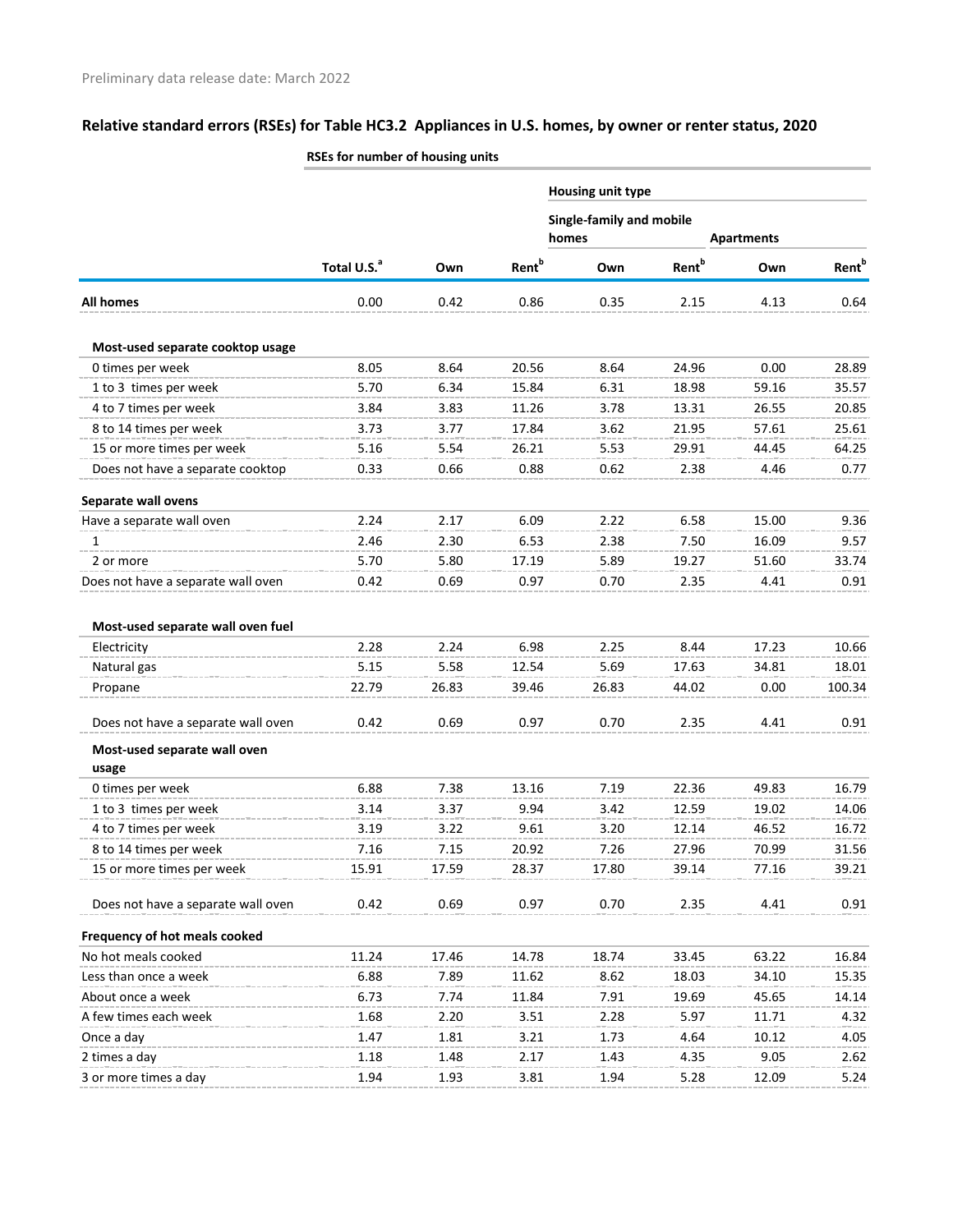|                                                 |                         |       |                          | Housing unit type        |                          |                   |                          |  |
|-------------------------------------------------|-------------------------|-------|--------------------------|--------------------------|--------------------------|-------------------|--------------------------|--|
|                                                 |                         |       |                          | Single-family and mobile |                          |                   |                          |  |
|                                                 |                         |       |                          | homes                    |                          | <b>Apartments</b> |                          |  |
|                                                 | Total U.S. <sup>a</sup> | Own   | <b>Rent</b> <sup>b</sup> | Own                      | <b>Rent</b> <sup>b</sup> | Own               | <b>Rent</b> <sup>b</sup> |  |
| <b>All homes</b>                                | 0.00                    | 0.42  | 0.86                     | 0.35                     | 2.15                     | 4.13              | 0.64                     |  |
| <b>Microwave ovens</b>                          |                         |       |                          |                          |                          |                   |                          |  |
| Have a microwave oven                           | 0.20                    | 0.44  | 0.93                     | 0.39                     | 2.31                     | 4.14              | 0.78                     |  |
| 1                                               | 0.26                    | 0.49  | 0.89                     | 0.44                     | 2.41                     | 4.36              | 0.79                     |  |
| 2 or more                                       | 3.28                    | 3.51  | 13.80                    | 3.42                     | 17.02                    | 22.78             | 18.30                    |  |
| Does not have a microwave oven                  | 4.85                    | 7.77  | 6.53                     | 7.94                     | 12.60                    | 21.42             | 7.83                     |  |
| Microwave oven usage                            |                         |       |                          |                          |                          |                   |                          |  |
| 0 times per week                                | 8.23                    | 10.68 | 13.64                    | 11.16                    | 24.08                    | 33.59             | 17.45                    |  |
| 1 to 3 times per week                           | 3.27                    | 4.24  | 5.26                     | 4.37                     | 9.29                     | 16.73             | 5.85                     |  |
| 4 to 7 times per week                           | 0.96                    | 1.30  | 1.91                     | 1.34                     | 4.11                     | 7.95              | 2.59                     |  |
| 8 to 14 times per week                          | 1.53                    | 1.71  | 2.98                     | 1.72                     | 5.00                     | 10.60             | 3.86                     |  |
| 15 or more times per week                       | 1.25                    | 1.56  | 2.72                     | 1.44                     | 5.01                     | 10.60             | 3.97                     |  |
| Does not have a microwave oven                  | 4.85                    | 7.77  | 6.53                     | 7.94                     | 12.60                    | 21.42             | 7.83                     |  |
| <b>Outdoor grills and fuel</b>                  |                         |       |                          |                          |                          |                   |                          |  |
| Use an outdoor grill                            | 0.70                    | 0.76  | 2.49                     | 0.72                     | 3.08                     | 11.99             | 4.62                     |  |
| Natural gas                                     | 3.72                    | 3.56  | 18.72                    | 3.54                     | 30.87                    | 61.75             | 22.14                    |  |
| Propane                                         | 1.09                    | 1.11  | 4.07                     | 1.05                     | 4.69                     | 15.32             | 8.14                     |  |
| Charcoal                                        | 1.66                    | 2.13  | 3.32                     | 2.14                     | 4.42                     | 16.81             | 5.98                     |  |
| Does not use an outdoor grill                   | 0.90                    | 1.59  | 1.11                     | 1.50                     | 3.56                     | 5.26              | 1.08                     |  |
| Small kitchen appliances used at least          |                         |       |                          |                          |                          |                   |                          |  |
| once each week (more than one may               |                         |       |                          |                          |                          |                   |                          |  |
| apply)                                          |                         |       |                          |                          |                          |                   |                          |  |
| Toaster                                         | 0.64                    | 0.91  | 1.58                     | 0.86                     | 2.88                     | 6.17              | 1.99                     |  |
| Toaster oven                                    | 1.27                    | 1.45  | 2.99                     | 1.37                     | 5.75                     | 9.66              | 3.47                     |  |
| Coffee maker                                    | 0.49                    | 0.67  | 1.44                     | 0.62                     | 2.89                     | 6.12              | 1.74                     |  |
| Slow cooker                                     | 1.26                    | 1.46  | 3.05                     | 1.40                     | 4.18                     | 14.03             | 4.09                     |  |
| Instant pot                                     | 1.92                    | 2.16  | 4.06                     | 2.13                     | 5.91                     | 17.10             | 5.24                     |  |
| Rice cooker                                     | 1.85                    | 2.43  | 4.55                     | 2.54                     | 8.02                     | 13.54             | 4.93                     |  |
| Blender or juicer                               | 1.29                    | 1.75  | 2.67                     | 1.69                     | 4.24                     | 7.95              | 2.88                     |  |
| Some other small kitchen appliance <sup>c</sup> | 2.49                    | 2.83  | 4.53                     | 2.75                     | 7.74                     | 15.41             | 4.93                     |  |
| <b>Refrigerators</b>                            |                         |       |                          |                          |                          |                   |                          |  |
| Use a refrigerator                              | 0.06                    | 0.42  | 0.86                     | 0.35                     | 2.21                     | 4.18              | 0.68                     |  |
| 1                                               | 0.45                    | 0.91  | 1.04                     | 0.86                     | 2.85                     | 4.57              | 0.89                     |  |
| 2 or more                                       | 0.80                    | 0.98  | 4.39                     | 0.95                     | 4.72                     | 13.48             | 8.57                     |  |
| Does not use a refrigerator                     | 11.04                   | 14.58 | 16.65                    | 15.26                    | 30.58                    | 74.21             | 21.86                    |  |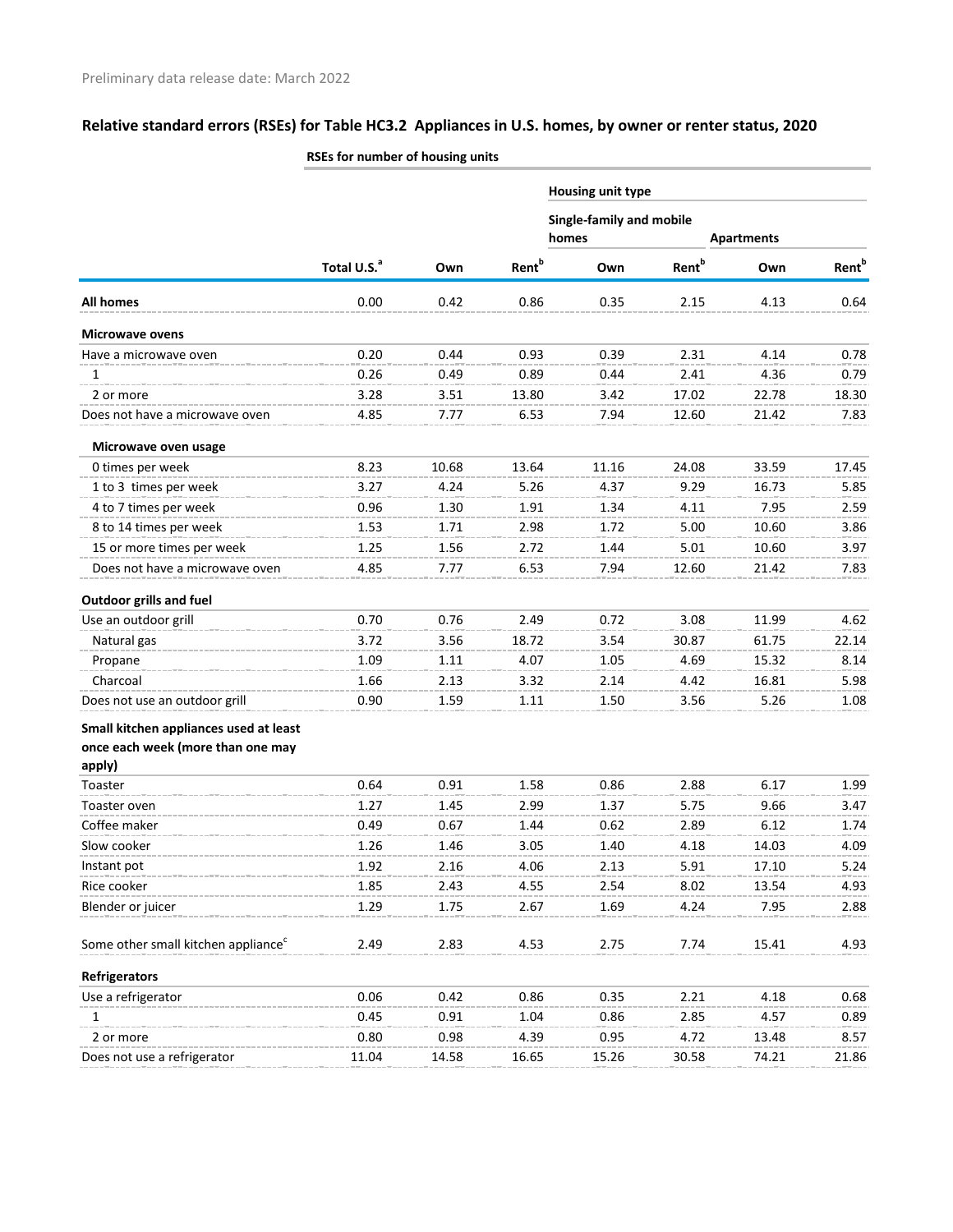|                                                         |                         |       |                          | <b>Housing unit type</b> |                          |                   |                          |
|---------------------------------------------------------|-------------------------|-------|--------------------------|--------------------------|--------------------------|-------------------|--------------------------|
|                                                         |                         |       |                          | Single-family and mobile |                          |                   |                          |
|                                                         |                         |       |                          | homes                    |                          | <b>Apartments</b> |                          |
|                                                         | Total U.S. <sup>a</sup> | Own   | <b>Rent</b> <sup>b</sup> | Own                      | <b>Rent</b> <sup>b</sup> | Own               | <b>Rent</b> <sup>b</sup> |
| <b>All homes</b>                                        | 0.00                    | 0.42  | 0.86                     | 0.35                     | 2.15                     | 4.13              | 0.64                     |
| Most-used refrigerator size                             |                         |       |                          |                          |                          |                   |                          |
| Half-size or compact                                    | 9.93                    | 16.29 | 12.10                    | 16.23                    | 23.71                    | 70.37             | 14.22                    |
| Small (less than 17.6 cubic feet)                       | 3.63                    | 6.13  | 5.11                     | 5.97                     | 10.07                    | 24.30             | 5.96                     |
| Medium (17.6 to 22.5 cubic feet)                        | 0.82                    | 1.15  | 1.49                     | 1.14                     | 3.10                     | 6.32              | 1.63                     |
| Large (22.6 to 29.5 cubic feet)                         | 0.87                    | 0.93  | 3.15                     | 0.85                     | 4.34                     | 7.82              | 4.01                     |
| Very large (more than 29.5 cubic                        |                         |       |                          |                          |                          |                   |                          |
| feet)                                                   | 5.85                    | 6.44  | 17.39                    | 6.69                     | 20.88                    | 53.51             | 34.91                    |
| Does not use a refrigerator                             | 11.04                   | 14.58 | 16.65                    | 15.26                    | 30.58                    | 74.21             | 21.86                    |
| Most-used refrigerator type                             |                         |       |                          |                          |                          |                   |                          |
| Half-size/compact                                       | 9.93                    | 16.29 | 12.10                    | 16.23                    | 23.71                    | 70.37             | 14.22                    |
| 1 door                                                  | 2.73                    | 3.76  | 4.03                     | 3.85                     | 8.01                     | 14.60             | 4.06                     |
| 2 doors, top freezer                                    | 1.01                    | 1.84  | 1.29                     | 1.81                     | 3.16                     | 7.04              | 1.42                     |
| 2 doors, bottom freezer                                 | 1.57                    | 1.57  | 6.73                     | 1.48                     | 8.32                     | 10.58             | 10.32                    |
| 2 doors, side-by-side                                   | 1.37                    | 1.53  | 3.89                     | 1.49                     | 4.19                     | 9.69              | 6.79                     |
| 3 or more doors                                         | 3.43                    | 3.56  | 15.95                    | 3.61                     | 21.24                    | 24.22             | 34.05                    |
| Does not use a refrigerator                             | 11.04                   | 14.58 | 16.65                    | 15.26                    | 30.58                    | 74.21             | 21.86                    |
| Most-used refrigerator age                              |                         |       |                          |                          |                          |                   |                          |
| Less than 2 years old                                   | 2.29                    | 2.57  | 4.31                     | 2.46                     | 6.87                     | 12.32             | 5.62                     |
| 2 to 4 years old                                        | 1.63                    | 1.84  | 3.22                     | 1.94                     | 5.40                     | 11.79             | 3.69                     |
| 5 to 9 years old                                        | 1.25                    | 1.47  | 2.60                     | 1.47                     | 4.39                     | 10.88             | 2.95                     |
| 10 to 14 years old                                      | 1.86                    | 2.31  | 4.52                     | 2.34                     | 5.97                     | 10.43             | 6.22                     |
| 15 to 19 years old                                      | 2.94                    | 3.24  | 5.94                     | 3.16                     | 10.34                    | 15.89             | 7.84                     |
| 20 or more years old                                    | 3.64                    | 3.88  | 9.26                     | 4.17                     | 13.06                    | 18.97             | 11.98                    |
| Does not use a refrigerator                             | 11.04                   | 14.58 | 16.65                    | 15.26                    | 30.58                    | 74.21             | 21.86                    |
| Most-used refrigerator through-the-<br>door ice service |                         |       |                          |                          |                          |                   |                          |
| Yes                                                     | 0.93                    | 1.05  | 4.21                     | 1.05                     | 4.47                     | 9.93              | 7.79                     |
| No                                                      | 0.59                    | 1.07  | 0.90                     | 1.10                     | 2.70                     | 4.94              | 0.81                     |
| Does not use a refrigerator                             | 11.04                   | 14.58 | 16.65                    | 15.26                    | 30.58                    | 74.21             | 21.86                    |
| Second refrigerator                                     |                         |       |                          |                          |                          |                   |                          |
| Use a second refrigerator                               | 0.80                    | 0.98  | 4.39                     | 0.95                     | 4.72                     | 13.48             | 8.57                     |
| Does not use a second refrigerator                      | 0.42                    | 0.91  | 1.02                     | 0.86                     | 2.78                     | 4.54              | 0.86                     |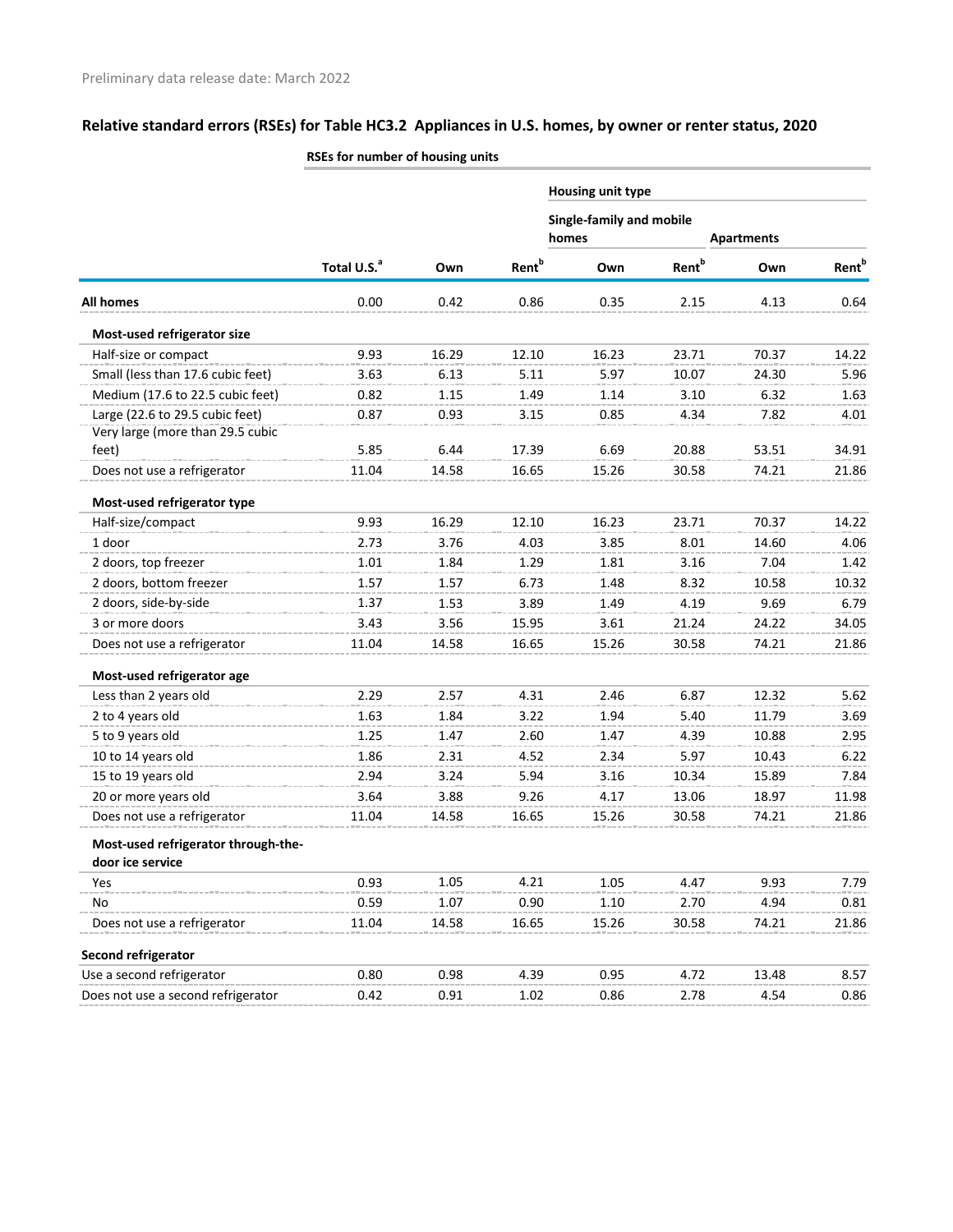|                                     |                         | <b>Housing unit type</b> |                   |                                   |                          |                   |                          |  |  |  |  |
|-------------------------------------|-------------------------|--------------------------|-------------------|-----------------------------------|--------------------------|-------------------|--------------------------|--|--|--|--|
|                                     |                         |                          |                   | Single-family and mobile<br>homes |                          | <b>Apartments</b> |                          |  |  |  |  |
|                                     | Total U.S. <sup>a</sup> | Own                      | Rent <sup>b</sup> | Own                               | <b>Rent</b> <sup>b</sup> | Own               | <b>Rent</b> <sup>b</sup> |  |  |  |  |
| <b>All homes</b>                    | 0.00                    | 0.42                     | 0.86              | 0.35                              | 2.15                     | 4.13              | 0.64                     |  |  |  |  |
| Second refrigerator size            |                         |                          |                   |                                   |                          |                   |                          |  |  |  |  |
| Half-size or compact                | 2.46                    | 2.95                     | 7.69              | 3.02                              | 8.60                     | 20.18             | 11.89                    |  |  |  |  |
| Small (less than 17.6 cubic feet)   | 3.09                    | 3.44                     | 9.65              | 3.43                              | 11.96                    | 27.80             | 14.84                    |  |  |  |  |
| Medium (17.6 to 22.5 cubic feet)    | 1.51                    | 1.62                     | 7.02              | 1.62                              | 7.57                     | 25.02             | 28.95                    |  |  |  |  |
| Large (22.6 to 29.5 cubic feet)     | 2.84                    | 3.00                     | 10.89             | 2.98                              | 11.64                    | 45.19             | 32.13                    |  |  |  |  |
| Very large (more than 29.5 cubic    |                         |                          |                   |                                   |                          |                   |                          |  |  |  |  |
| feet)                               | 19.90                   | 19.59                    | 45.67             | 19.59                             | 45.72                    | 0.00              | 100.22                   |  |  |  |  |
| Does not use a second refrigerator  | 0.42                    | 0.91                     | 1.02              | 0.86                              | 2.78                     | 4.54              | 0.86                     |  |  |  |  |
| Second refrigerator type            |                         |                          |                   |                                   |                          |                   |                          |  |  |  |  |
| Half-size or compact                | 2.46                    | 2.95                     | 7.69              | 3.02                              | 8.60                     | 20.18             | 11.89                    |  |  |  |  |
| 1 door                              | 3.11                    | 3.22                     | 9.23              | 3.24                              | 12.74                    | 25.68             | 13.27                    |  |  |  |  |
| 2 doors, top freezer                | 1.73                    | 1.78                     | 8.51              | 1.83                              | 8.50                     | 27.81             | 26.85                    |  |  |  |  |
| 2 doors, bottom freezer             | 6.47                    | 6.78                     | 22.77             | 6.78                              | 21.17                    | 0.00              | 48.57                    |  |  |  |  |
| 2 doors, side-by-side               | 3.05                    | 3.00                     | 11.01             | 3.01                              | 11.84                    | 76.37             | 39.74                    |  |  |  |  |
| 3 or more doors                     | 13.40                   | 13.90                    | 71.66             | 13.90                             | 85.13                    | 0.00              | 100.42                   |  |  |  |  |
| Does not use a second refrigerator  | 0.42                    | 0.91                     | 1.02              | 0.86                              | 2.78                     | 4.54              | 0.86                     |  |  |  |  |
| Second refrigerator age             |                         |                          |                   |                                   |                          |                   |                          |  |  |  |  |
| Less than 2 years old               | 4.61                    | 4.84                     | 10.40             | 4.74                              | 12.20                    | 29.83             | 14.36                    |  |  |  |  |
| 2 to 4 years old                    | 3.38                    | 3.89                     | 9.11              | 3.84                              | 11.24                    | 34.19             | 17.20                    |  |  |  |  |
| 5 to 9 years old                    | 2.20                    | 2.31                     | 7.64              | 2.27                              | 7.87                     | 21.67             | 18.54                    |  |  |  |  |
| 10 to 14 years old                  | 2.97                    | 2.95                     | 11.73             | 2.95                              | 13.52                    | 38.67             | 21.33                    |  |  |  |  |
| 15 to 19 years old                  | 3.52                    | 3.59                     | 14.91             | 3.55                              | 16.45                    | 46.10             | 53.72                    |  |  |  |  |
| 20 or more years old                | 3.68                    | 3.83                     | 21.11             | 3.80                              | 21.42                    | 68.21             | 54.19                    |  |  |  |  |
| Does not use a second refrigerator  | 0.42                    | 0.91                     | 1.02              | 0.86                              | 2.78                     | 4.54              | 0.86                     |  |  |  |  |
| <b>Second refrigerator location</b> |                         |                          |                   |                                   |                          |                   |                          |  |  |  |  |
| Basement                            | 2.51                    | 2.71                     | 12.78             | 2.71                              | 12.78                    | 0.00              | 0.00                     |  |  |  |  |
| Garage                              | 1.74                    | 1.88                     | 6.38              | 1.88                              | 6.38                     | 0.00              | 0.00                     |  |  |  |  |
| Outside                             | 4.81                    | 5.69                     | 17.05             | 5.55                              | 17.70                    | 72.21             | 83.68                    |  |  |  |  |
| Main living area                    | 2.34                    | 3.05                     | 5.72              | 3.03                              | 6.90                     | 13.42             | 8.96                     |  |  |  |  |
| Some other location                 | 12.09                   | 13.68                    | 37.75             | 13.68                             | 39.80                    | 0.00              | 75.57                    |  |  |  |  |
| Does not use a second refrigerator  | 0.42                    | 0.91                     | 1.02              | 0.86                              | 2.78                     | 4.54              | 0.86                     |  |  |  |  |
| Wine chiller                        |                         |                          |                   |                                   |                          |                   |                          |  |  |  |  |
| Yes                                 | 4.15                    | 4.32                     | 13.40             | 4.36                              | 20.00                    | 22.52             | 17.09                    |  |  |  |  |
| No                                  | 0.20                    | 0.47                     | 0.86              | 0.43                              | 2.14                     | 4.36              | 0.67                     |  |  |  |  |
|                                     |                         |                          |                   |                                   |                          |                   |                          |  |  |  |  |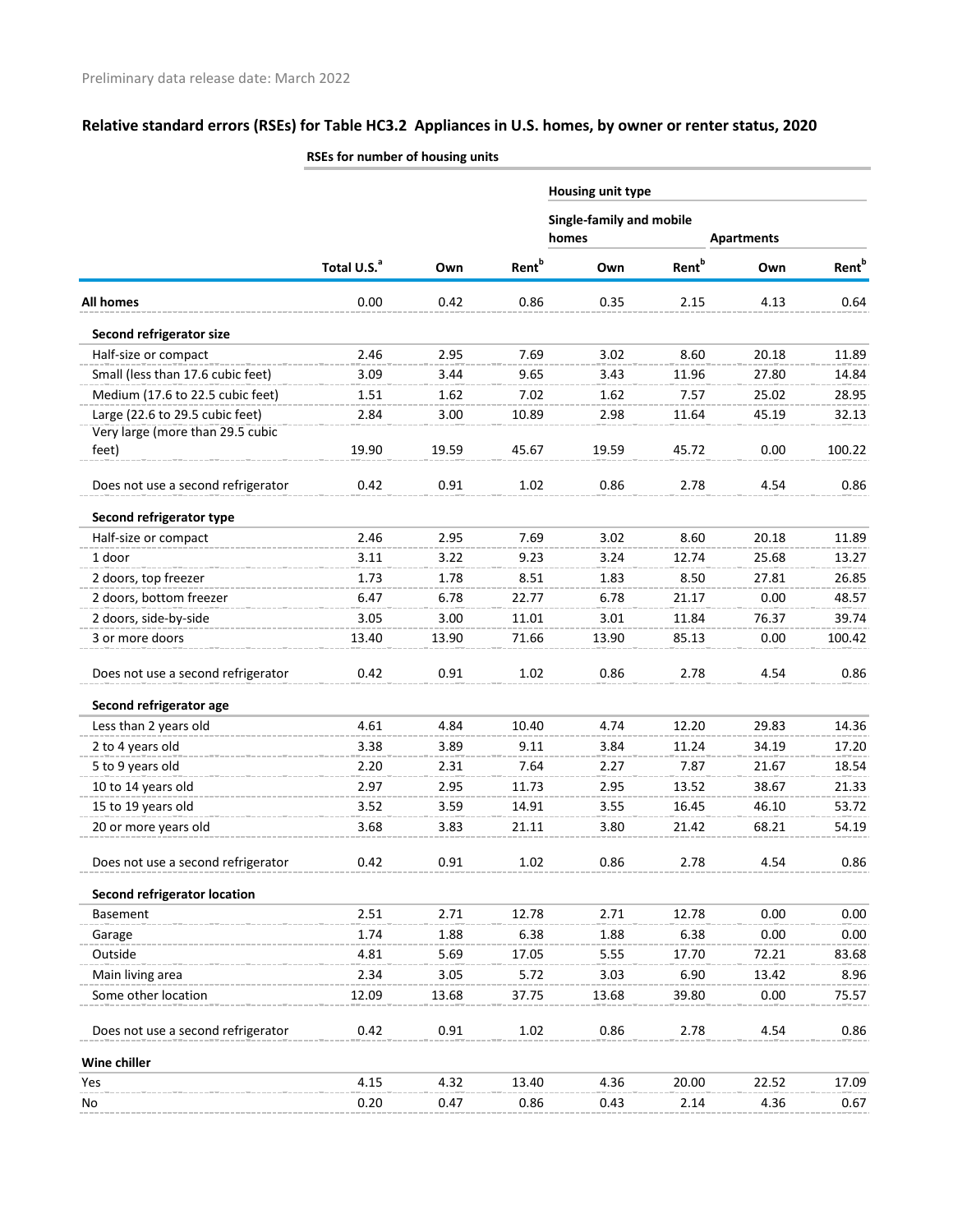|                                                   |                         | Housing unit type |                          |                                   |                          |                   |                          |  |  |  |  |
|---------------------------------------------------|-------------------------|-------------------|--------------------------|-----------------------------------|--------------------------|-------------------|--------------------------|--|--|--|--|
|                                                   |                         |                   |                          | Single-family and mobile<br>homes |                          | <b>Apartments</b> |                          |  |  |  |  |
|                                                   | Total U.S. <sup>a</sup> | Own               | <b>Rent</b> <sup>b</sup> | Own                               | <b>Rent</b> <sup>b</sup> | Own               | <b>Rent</b> <sup>b</sup> |  |  |  |  |
| <b>All homes</b>                                  | 0.00                    | 0.42              | 0.86                     | 0.35                              | 2.15                     | 4.13              | 0.64                     |  |  |  |  |
| <b>Separate freezers</b>                          |                         |                   |                          |                                   |                          |                   |                          |  |  |  |  |
| Use a separate freezer                            | 1.18                    | 1.31              | 3.43                     | 1.25                              | 4.94                     | 17.35             | 6.02                     |  |  |  |  |
| 1                                                 | 1.30                    | 1.49              | 3.54                     | 1.40                              | 5.34                     | 19.24             | 6.31                     |  |  |  |  |
| 2 or more                                         | 4.21                    | 4.26              | 12.16                    | 4.22                              | 13.63                    | 50.09             | 28.91                    |  |  |  |  |
| Does not use a separate freezer                   | 0.59                    | 0.98              | 1.04                     | 0.95                              | 2.60                     | 4.46              | 1.05                     |  |  |  |  |
| Most-used separate freezer size                   |                         |                   |                          |                                   |                          |                   |                          |  |  |  |  |
| Half-size or compact                              | 3.80                    | 4.07              | 10.49                    | 4.12                              | 13.26                    | 48.46             | 15.58                    |  |  |  |  |
| Small (less than 17.6 cubic feet)                 | 2.60                    | 2.88              | 6.08                     | 2.77                              | 8.03                     | 22.63             | 10.71                    |  |  |  |  |
| Medium (17.6 to 22.5 cubic feet)                  | 2.05                    | 2.38              | 6.79                     | 2.35                              | 9.67                     | 30.83             | 10.90                    |  |  |  |  |
| Large (22.6 to 29.5 cubic feet)                   | 2.94                    | 3.54              | 10.39                    | 3.55                              | 12.24                    | 37.73             | 22.39                    |  |  |  |  |
| Very large (more than 29.5 cubic                  |                         |                   |                          |                                   |                          |                   |                          |  |  |  |  |
| feet)                                             | 8.77                    | 10.31             | 30.50                    | 10.31                             | 29.29                    | 0.00              | 64.91                    |  |  |  |  |
| Does not use a separate freezer                   | 0.59                    | 0.98              | 1.04                     | 0.95                              | 2.60                     | 4.46              | 1.05                     |  |  |  |  |
| Most-used separate freezer type                   |                         |                   |                          |                                   |                          |                   |                          |  |  |  |  |
| Upright                                           | 1.81                    | 1.93              | 6.26                     | 1.90                              | 8.42                     | 24.88             | 10.93                    |  |  |  |  |
| Chest                                             | 1.44                    | 1.68              | 4.63                     | 1.53                              | 5.07                     | 22.85             | 8.91                     |  |  |  |  |
| Does not use a separate freezer                   | 0.59                    | 0.98              | 1.04                     | 0.95                              | 2.60                     | 4.46              | 1.05                     |  |  |  |  |
| Most-used separate freezer age                    |                         |                   |                          |                                   |                          |                   |                          |  |  |  |  |
| Less than 2 years old                             | 4.13                    | 4.37              | 8.86                     | 4.37                              | 9.89                     | 46.13             | 14.44                    |  |  |  |  |
| 2 to 4 years old                                  | 3.75                    | 4.64              | 7.39                     | 4.60                              | 12.22                    | 37.44             | 10.76                    |  |  |  |  |
| 5 to 9 years old                                  | 2.58                    | 2.81              | 6.85                     | 2.64                              | 7.98                     | 32.85             | 12.05                    |  |  |  |  |
| 10 to 14 years old                                | 2.89                    | 3.15              | 8.79                     | 3.06                              | 11.10                    | 30.58             | 15.42                    |  |  |  |  |
| 15 to 19 years old                                | 3.88                    | 4.18              | 14.39                    | 4.06                              | 17.80                    | 50.93             | 32.12                    |  |  |  |  |
| 20 or more years old                              | 3.73                    | 3.76              | 19.32                    | 3.70                              | 20.77                    | 68.04             | 34.85                    |  |  |  |  |
| Does not use a separate freezer                   | 0.59                    | 0.98              | 1.04                     | 0.95                              | 2.60                     | 4.46              | 1.05                     |  |  |  |  |
| Most-used separate freezer<br>defrosting          |                         |                   |                          |                                   |                          |                   |                          |  |  |  |  |
| Manual                                            | 1.66                    | 1.98              | 4.87                     | 1.94                              | 6.38                     | 31.00             | 7.37                     |  |  |  |  |
| Automatic                                         | 1.67                    | 1.90              | 5.28                     | 1.89                              | 7.89                     | 20.10             | 10.00                    |  |  |  |  |
| Does not use a separate freezer                   | 0.59                    | 0.98              | 1.04                     | 0.95                              | 2.60                     | 4.46              | 1.05                     |  |  |  |  |
|                                                   |                         |                   |                          |                                   |                          |                   |                          |  |  |  |  |
| <b>Dishwashers and usage</b><br>Have a dishwasher | 0.42                    | 0.66              | 1.40                     | 0.61                              | 3.15                     | 4.75              | 1.51                     |  |  |  |  |
| Used 0 times per week                             | 1.79                    | 2.33              | 3.24                     | 2.45                              | 6.34                     | 13.82             | 4.38                     |  |  |  |  |
| Used 1 time per week                              | 2.42                    | 2.49              | 5.43                     | 2.71                              | 9.38                     | 11.91             | 5.72                     |  |  |  |  |
| Used 2 to 3 times per week                        | 1.52                    | 1.70              | 3.96                     | 1.63                              | 6.91                     | 11.49             | 4.54                     |  |  |  |  |
| Used 4 to 6 times per week                        | 1.87                    | 2.05              | 4.85                     | 1.99                              | 6.84                     | 14.14             | 7.40                     |  |  |  |  |
| Used 7 or more times per week                     | 2.15                    | 2.47              | 5.86                     | 2.46                              | 8.71                     | 19.61             | 7.73                     |  |  |  |  |
| Does not have a dishwasher                        | 1.12                    | 2.22              | 1.77                     | 2.16                              | 3.39                     | 8.98              | 2.03                     |  |  |  |  |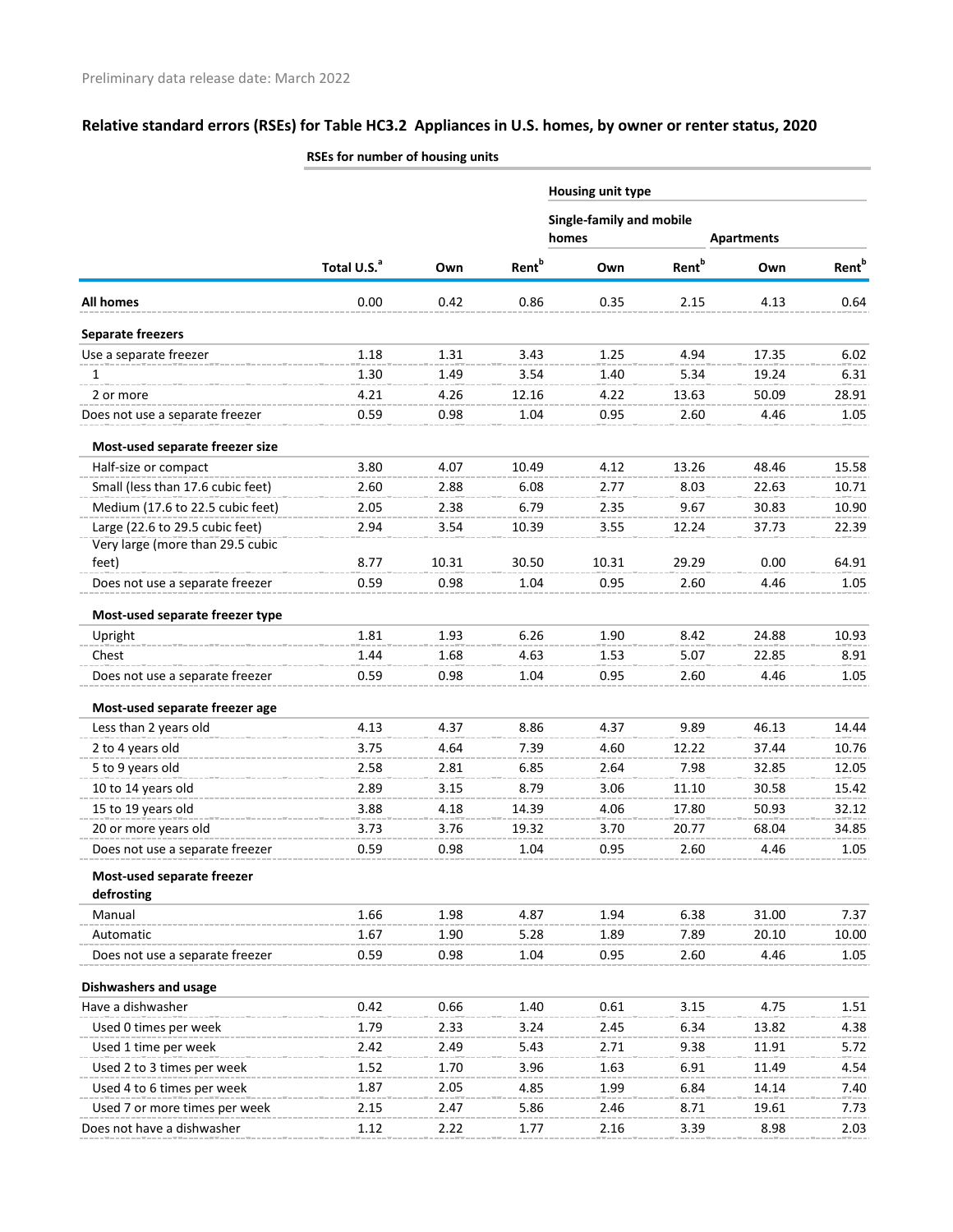|                                                   |                         |      |                          | Housing unit type        |                          |                   |                          |
|---------------------------------------------------|-------------------------|------|--------------------------|--------------------------|--------------------------|-------------------|--------------------------|
|                                                   |                         |      |                          | Single-family and mobile |                          |                   |                          |
|                                                   |                         |      |                          | homes                    |                          | <b>Apartments</b> |                          |
|                                                   | Total U.S. <sup>a</sup> | Own  | <b>Rent</b> <sup>b</sup> | Own                      | <b>Rent</b> <sup>b</sup> | Own               | <b>Rent</b> <sup>b</sup> |
| <b>All homes</b>                                  | 0.00                    | 0.42 | 0.86                     | 0.35                     | 2.15                     | 4.13              | 0.64                     |
| Dishwasher age                                    |                         |      |                          |                          |                          |                   |                          |
| Less than 2 years old                             | 2.31                    | 2.73 | 4.74                     | 2.69                     | 8.67                     | 12.46             | 5.59                     |
| 2 to 4 years old                                  | 1.79                    | 2.25 | 3.65                     | 2.22                     | 6.64                     | 13.60             | 4.46                     |
| 5 to 9 years old                                  | 1.26                    | 1.74 | 3.31                     | 1.71                     | 5.36                     | 13.31             | 4.06                     |
| 10 to 14 years old                                | 2.04                    | 2.11 | 5.44                     | 2.25                     | 6.42                     | 9.95              | 7.67                     |
| 15 to 19 years old                                | 4.12                    | 4.31 | 9.19                     | 4.27                     | 13.25                    | 22.97             | 14.40                    |
| 20 or more years old                              | 4.28                    | 4.23 | 11.79                    | 4.15                     | 17.93                    | 22.29             | 15.97                    |
| Does not have a dishwasher                        | 1.12                    | 2.22 | 1.77                     | 2.16                     | 3.39                     | 8.98              | 2.03                     |
| Most-used dishwasher cycle type                   |                         |      |                          |                          |                          |                   |                          |
| Normal or default cycle without                   |                         |      |                          |                          |                          |                   |                          |
| heated dry<br>Normal or default cycle with heated | 2.61                    | 2.86 | 5.82                     | 2.85                     | 8.62                     | 17.26             | 7.05                     |
| dry                                               | 0.98                    | 1.22 | 2.69                     | 1.20                     | 5.04                     | 6.47              | 3.19                     |
| Heavy or pots and pans cycle                      | 3.54                    | 4.62 | 7.08                     | 4.61                     | 11.54                    | 46.57             | 8.77                     |
| Light or delicate cycle                           | 8.12                    | 8.87 | 19.36                    | 8.99                     | 27.16                    | 43.19             | 26.02                    |
| Energy saver                                      | 3.71                    | 3.87 | 10.16                    | 3.78                     | 18.41                    | 27.36             | 13.27                    |
| Quick cycle                                       | 6.24                    | 7.24 | 17.44                    | 7.23                     | 23.72                    | 39.31             | 24.42                    |
|                                                   |                         |      |                          |                          |                          |                   |                          |
| Does not have or use a dishwasher                 | 0.91                    | 1.64 | 1.36                     | 1.64                     | 3.11                     | 7.35              | 1.51                     |
| <b>Clothes washers</b>                            |                         |      |                          |                          |                          |                   |                          |
| Have a clothes washer at home                     | 0.30                    | 0.45 | 1.40                     | 0.40                     | 2.29                     | 5.24              | 1.85                     |
| Top-loading                                       | 0.58                    | 0.83 | 1.76                     | 0.82                     | 2.48                     | 6.91              | 2.53                     |
| Front-loading                                     | 1.53                    | 1.72 | 3.91                     | 1.73                     | 6.14                     | 9.78              | 5.95                     |
| Does not have a clothes washer at                 |                         |      |                          |                          |                          |                   |                          |
| home                                              | 1.57                    | 5.84 | 1.58                     | 7.56                     | 7.96                     | 8.37              | 1.60                     |
| Clothes washer age                                |                         |      |                          |                          |                          |                   |                          |
| Less than 2 years old                             | 1.94                    | 2.22 | 4.26                     | 2.14                     | 6.02                     | 15.01             | 5.81                     |
| 2 to 4 years old                                  | 1.50                    | 1.65 | 3.58                     | 1.56                     | 5.79                     | 15.21             | 5.09                     |
| 5 to 9 years old                                  | 1.29                    | 1.57 | 3.31                     | 1.51                     | 4.28                     | 10.31             | 4.93                     |
| 10 to 14 years old                                | 1.95                    | 2.04 | 4.35                     | 2.13                     | 6.48                     | 16.58             | 8.76                     |
| 15 to 19 years old                                | 3.61                    | 3.68 | 10.67                    | 3.91                     | 12.49                    | 20.17             | 14.30                    |
| 20 or more years old                              | 4.62                    | 4.75 | 16.09                    | 4.34                     | 19.02                    | 27.13             | 26.70                    |
| Does not have a clothes washer at                 |                         |      |                          |                          |                          |                   |                          |
| home                                              | 1.57                    | 5.84 | 1.58                     | 7.56                     | 7.96                     | 8.37              | 1.60                     |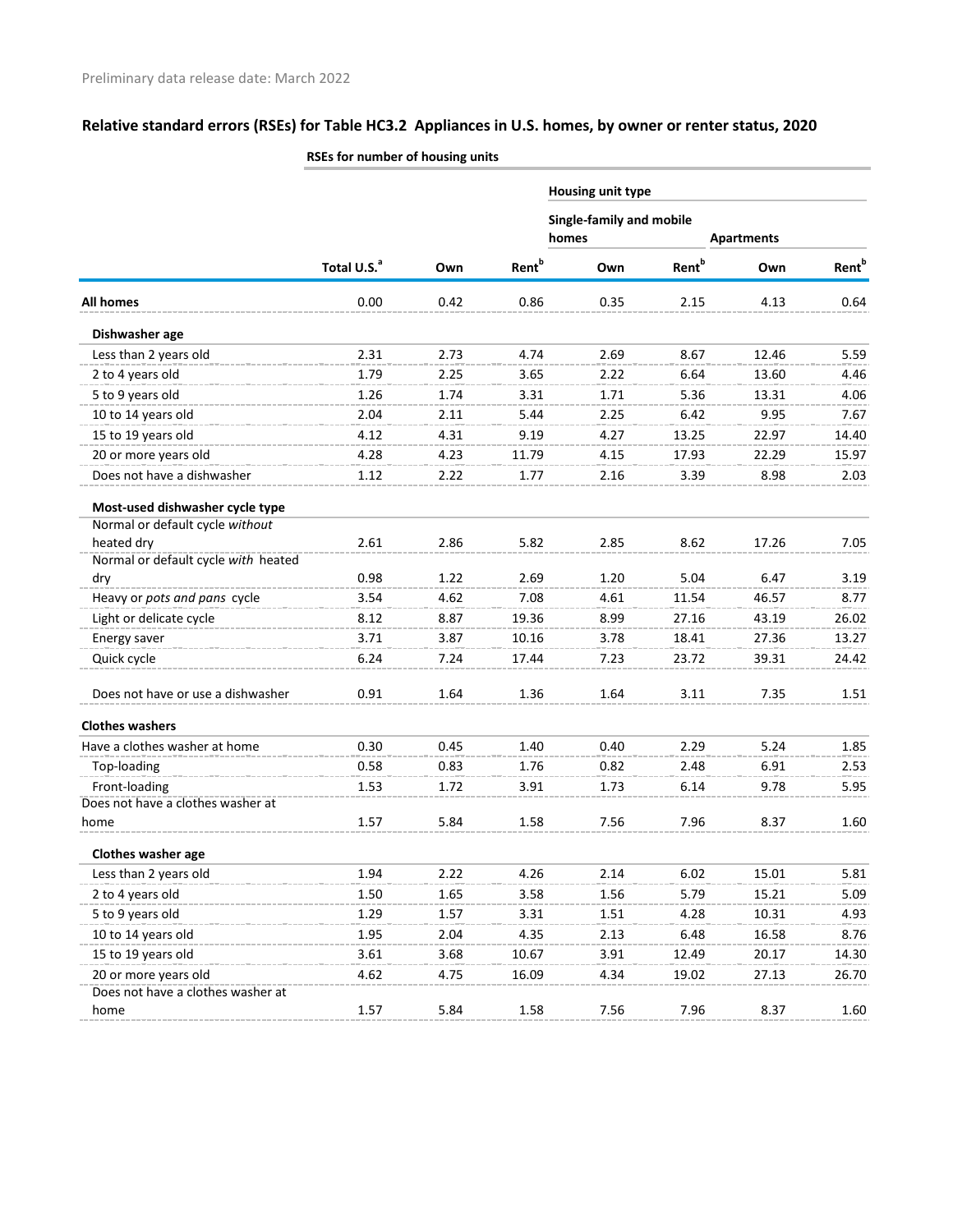|                                                       |                         |       |                          | Housing unit type                 |                          |                   |                          |
|-------------------------------------------------------|-------------------------|-------|--------------------------|-----------------------------------|--------------------------|-------------------|--------------------------|
|                                                       |                         |       |                          | Single-family and mobile<br>homes |                          | <b>Apartments</b> |                          |
|                                                       | Total U.S. <sup>a</sup> | Own   | <b>Rent</b> <sup>b</sup> | Own                               | <b>Rent</b> <sup>b</sup> | Own               | <b>Rent</b> <sup>b</sup> |
| <b>All homes</b>                                      | 0.00                    | 0.42  | 0.86                     | 0.35                              | 2.15                     | 4.13              | 0.64                     |
| <b>Clothes washer usage</b>                           |                         |       |                          |                                   |                          |                   |                          |
| 0 loads per week                                      | 7.56                    | 9.77  | 17.85                    | 9.64                              | 23.13                    | 62.56             | 21.85                    |
| 1 to 4 loads per week                                 | 0.66                    | 0.83  | 1.89                     | 0.79                              | 2.86                     | 5.86              | 2.31                     |
| 5 to 9 loads per week                                 | 1.38                    | 1.51  | 4.20                     | 1.55                              | 5.01                     | 16.76             | 6.80                     |
| 10 to 15 loads per week                               | 2.91                    | 3.48  | 7.79                     | 3.51                              | 9.46                     | 42.68             | 15.86                    |
| More than 15 loads per week                           | 9.41                    | 10.22 | 26.59                    | 10.00                             | 28.77                    | 75.49             | 74.17                    |
| Does not have a clothes washer at                     |                         |       |                          |                                   |                          |                   |                          |
| home                                                  | 1.57                    | 5.84  | 1.58                     | 7.56                              | 7.96                     | 8.37              | 1.60                     |
| Usual water temperature setting<br>for the wash cycle |                         |       |                          |                                   |                          |                   |                          |
| Hot                                                   | 3.44                    | 3.75  | 6.95                     | 3.68                              | 8.26                     | 27.30             | 8.76                     |
| Warm                                                  | 0.93                    | 1.12  | 2.73                     | 1.09                              | 3.95                     | 7.70              | 3.79                     |
| Cold                                                  | 1.11                    | 1.21  | 2.73                     | 1.16                              | 3.48                     | 10.91             | 4.05                     |
| Does not have or use a clothes                        |                         |       |                          |                                   |                          |                   |                          |
| washer at home                                        | 1.57                    | 5.84  | 1.58                     | 7.56                              | 7.96                     | 8.37              | 1.60                     |
| <b>Clothes dryer and fuel</b>                         |                         |       |                          |                                   |                          |                   |                          |
| Have a clothes dryer at home                          | 0.30                    | 0.46  | 1.33                     | 0.41                              | 2.30                     | 5.52              | 1.81                     |
| Electricity                                           | 0.51                    | 0.76  | 1.41                     | 0.68                              | 2.51                     | 6.55              | 2.03                     |
| Natural gas                                           | 1.44                    | 1.74  | 5.11                     | 1.70                              | 6.36                     | 15.52             | 10.21                    |
| Propane                                               | 8.55                    | 8.53  | 30.10                    | 8.53                              | 35.28                    | 0.00              | 47.21                    |
| Does not have a clothes dryer at home                 | 1.47                    | 4.67  | 1.59                     | 5.24                              | 8.14                     | 8.37              | 1.57                     |
| Clothes dryer age                                     |                         |       |                          |                                   |                          |                   |                          |
| Less than 2 years old                                 | 2.01                    | 2.62  | 4.34                     | 2.65                              | 5.89                     | 15.36             | 6.10                     |
| 2 to 4 years old                                      | 1.65                    | 2.02  | 3.64                     | 2.03                              | 5.63                     | 16.79             | 5.35                     |
| 5 to 9 years old                                      | 1.18                    | 1.38  | 3.45                     | 1.39                              | 3.89                     | 10.07             | 4.85                     |
| 10 to 14 years old                                    | 1.85                    | 2.03  | 4.58                     | 2.05                              | 6.88                     | 17.27             | 7.66                     |
| 15 to 19 years old                                    | 3.19                    | 3.47  | 10.64                    | 3.53                              | 11.78                    | 21.18             | 15.84                    |
| 20 or more years old                                  | 3.15                    | 3.41  | 14.87                    | 3.30                              | 15.00                    | 24.80             | 27.11                    |
| Does not have a clothes dryer at                      |                         |       |                          |                                   |                          |                   |                          |
| home                                                  | 1.47                    | 4.67  | 1.59                     | 5.24                              | 8.14                     | 8.37              | 1.57                     |
| <b>Clothes dryer usage</b>                            |                         |       |                          |                                   |                          |                   |                          |
| 0 loads per week                                      | 6.35                    | 6.95  | 14.41                    | 6.46                              | 21.97                    | 36.42             | 16.90                    |
| 1 to 4 loads per week                                 | 0.72                    | 0.89  | 1.92                     | 0.86                              | 3.07                     | 6.00              | 2.33                     |
| 5 to 9 loads per week                                 | 1.58                    | 1.67  | 4.34                     | 1.70                              | 4.53                     | 16.80             | 7.26                     |
| 10 to 15 loads per week                               | 2.92                    | 3.40  | 7.19                     | 3.33                              | 9.28                     | 42.00             | 13.97                    |
| More than 15 loads per week                           | 9.83                    | 11.06 | 22.58                    | 10.95                             | 24.90                    | 75.49             | 58.61                    |
| Does not have a clothes dryer at                      |                         |       |                          |                                   |                          |                   |                          |
| home                                                  | 1.47                    | 4.67  | 1.59                     | 5.24                              | 8.14                     | 8.37              | 1.57                     |